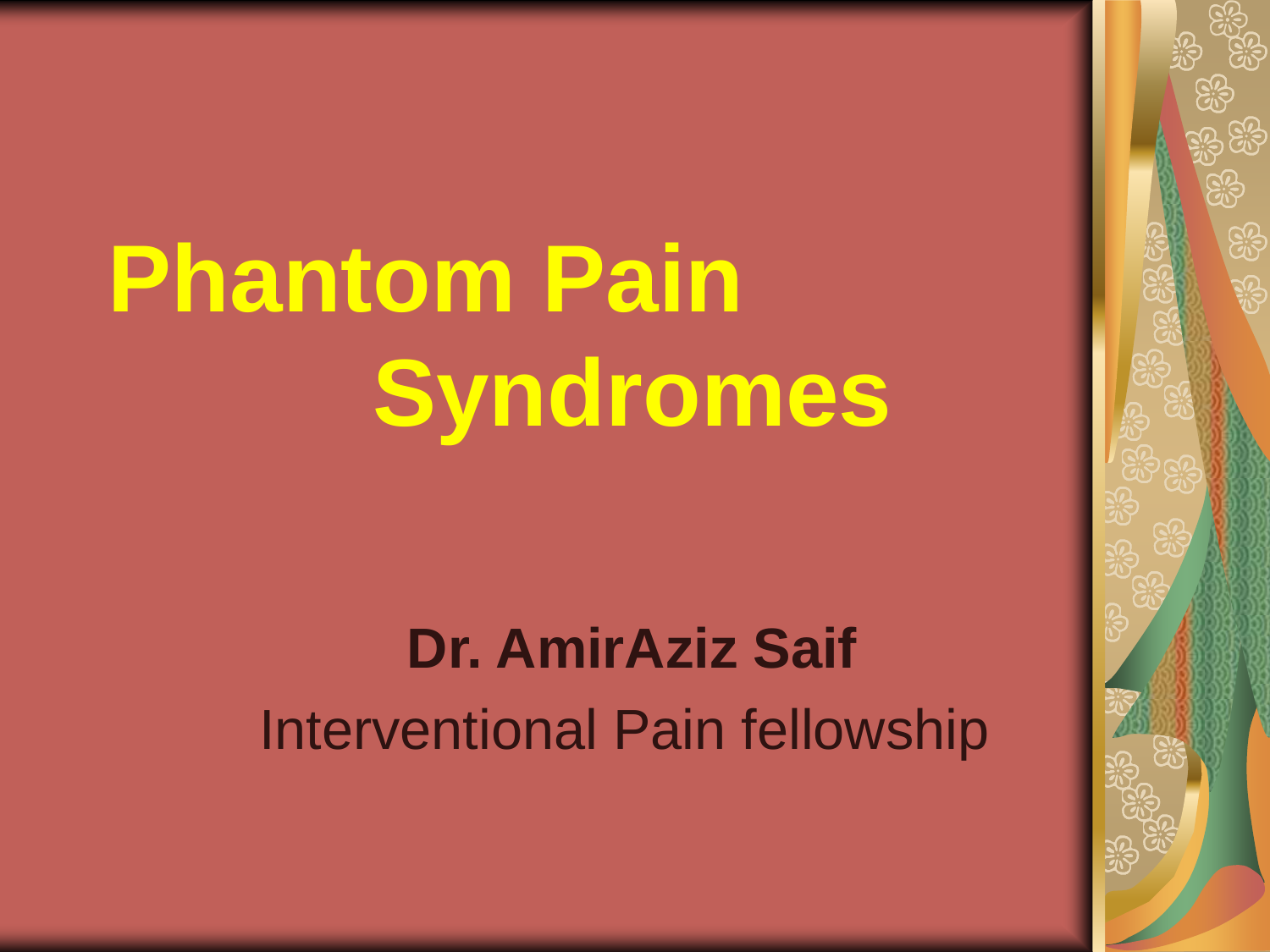# Historical Considerations

- The first medical description of postamputation phenomena was reported by **Ambrose Paré**, a French military surgeon, in 1551. He noticed that amputees complained of severe pain in the missing limb long after amputation.
- In 1871, Civil War surgeon **Silas Weir Mitchell**  popularized the concept of phantom limb pain and coined the term phantom limb with publication of a long-term study on the fate of Civil War amputees.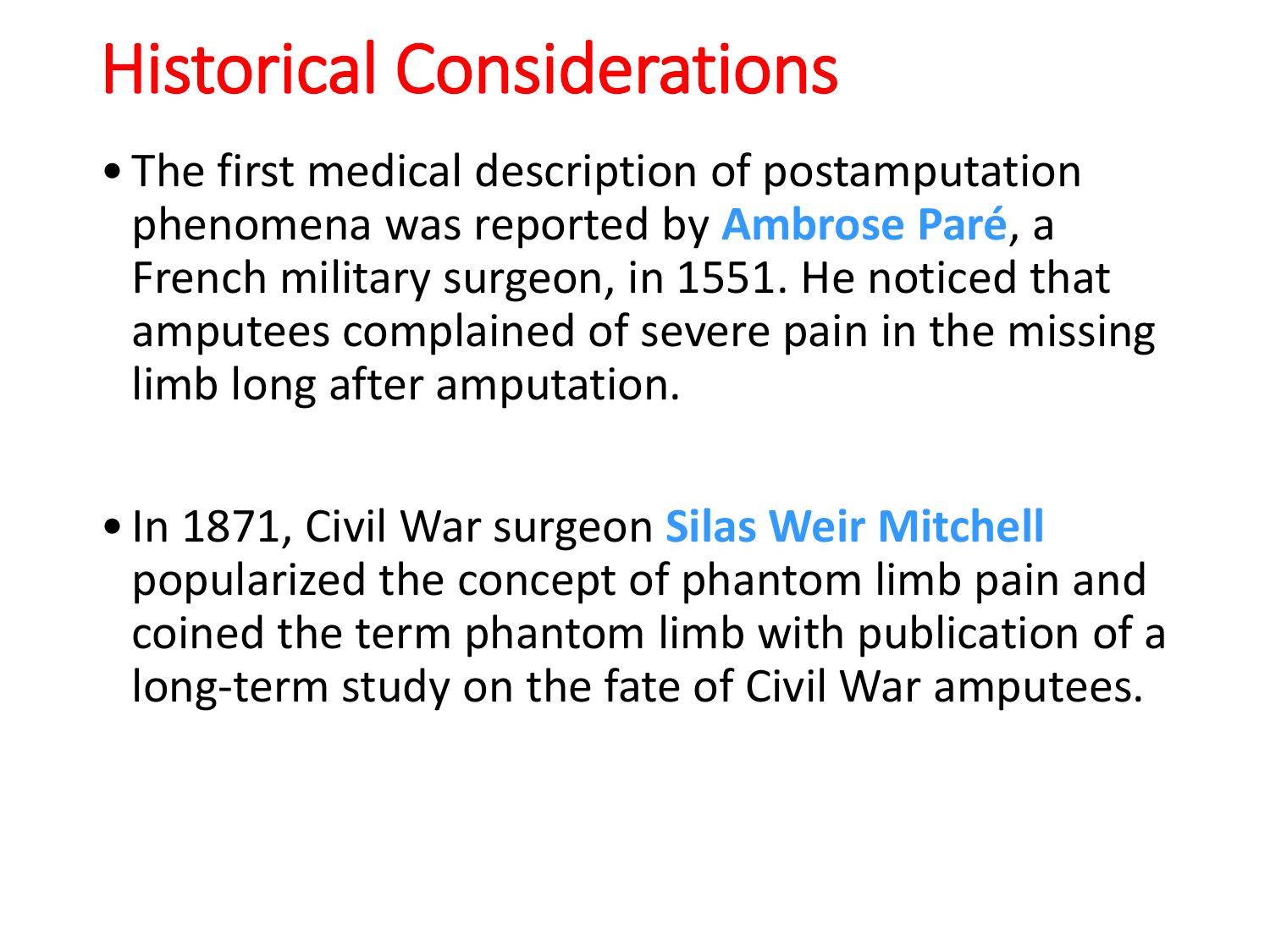

Fig. 32.1 Ambrose Paré.



Fig. 32.2 Silas Weir Mitchell.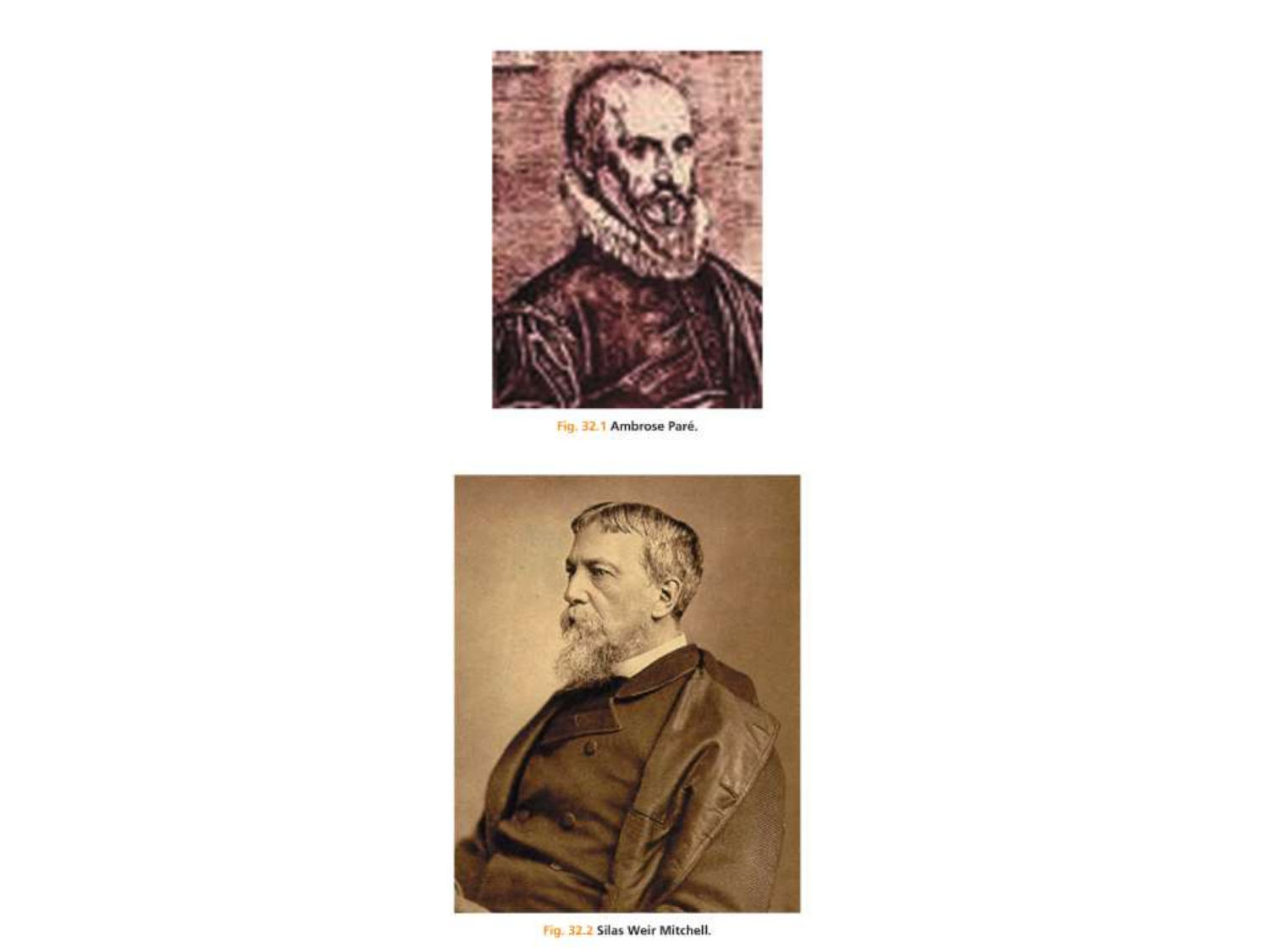Herman Melville immortalized phantom limb pain in American literature, with graphic of Captain Ahab's phantom limb descriptions in Moby Dick.



Fig. 32.3 Herman Melville.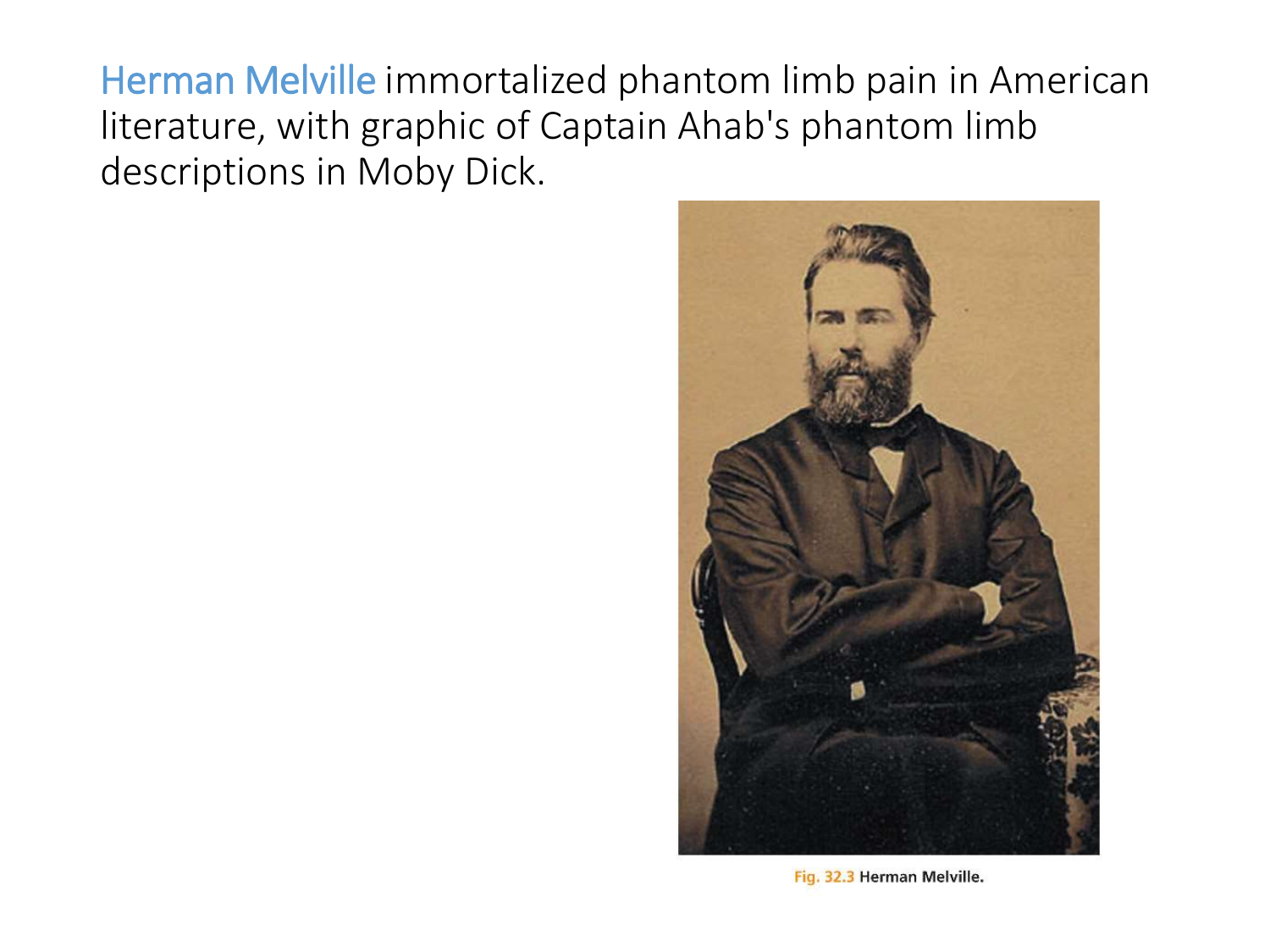## **The most commonly used terms:**

• **Phantom sensation** : any sensation of the missing limb or organ except pain.

most often described in the extremities. But can occur in any part of body: tongue, nose, breast, bladder, uterus, rectum, penis,…

- **Phantom pain** : painful sensations referred to the missing organ or limb.
- **Stump pain** : pain in the stump.

**Stump**: The part of something such as tree, tooth, arm or leg which is left after most of it has been removed (Cambridge Dictionary)

**Amputee:** a person who has had an organ cut off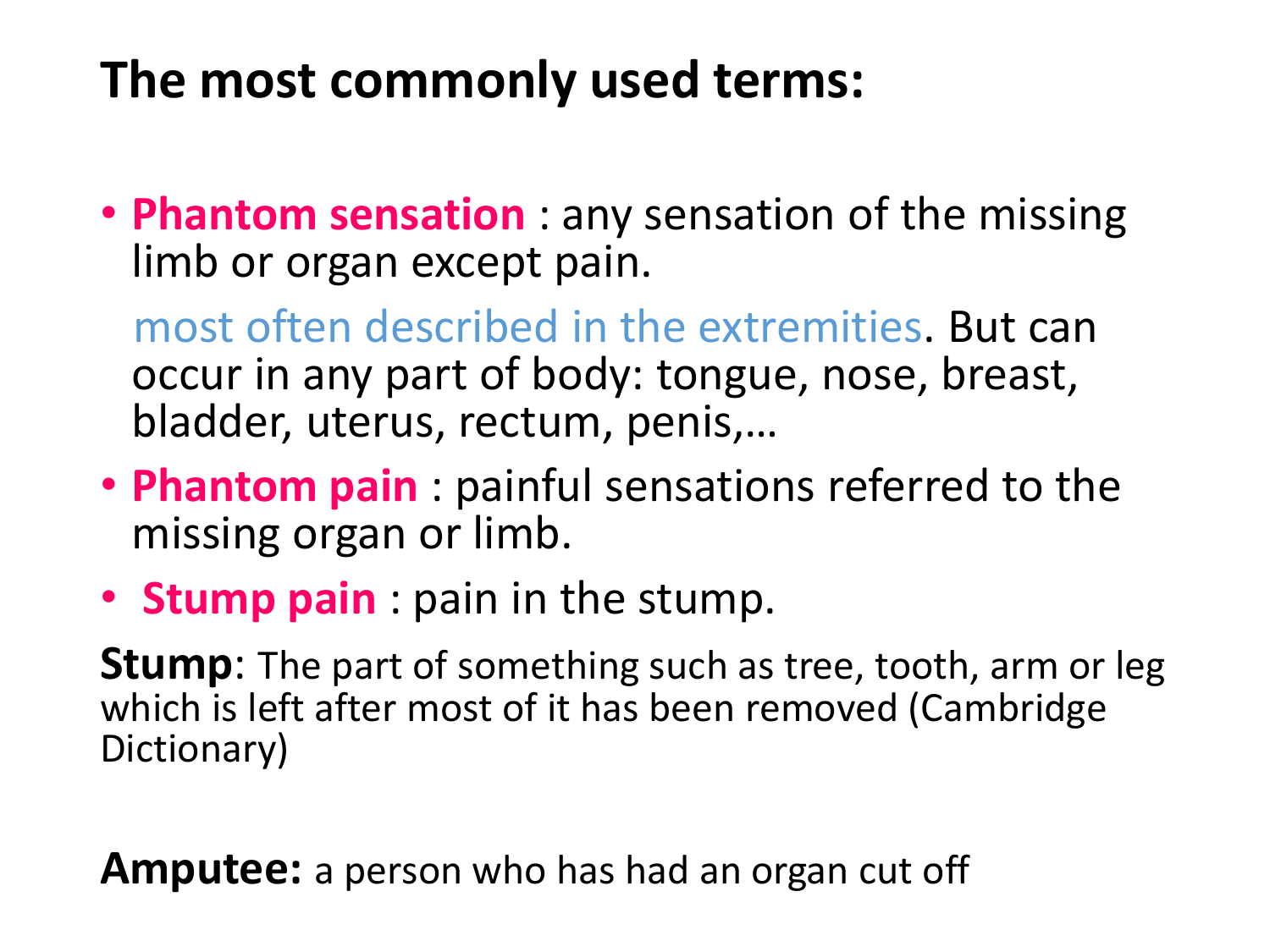# Epidemiology – Phantom sensation

- Phantom limb sensation is an almost universal occurrence at some time during the first month following surgery.
- Patients generally describe the limb in terms of definite volume and length and may try to reach out with or stand on the phantom limb.
- Phantom limb sensation is strongest in amputations above the elbow and weakest in amputations below the knee.
- It is more frequent in the dominant limb of double amputees.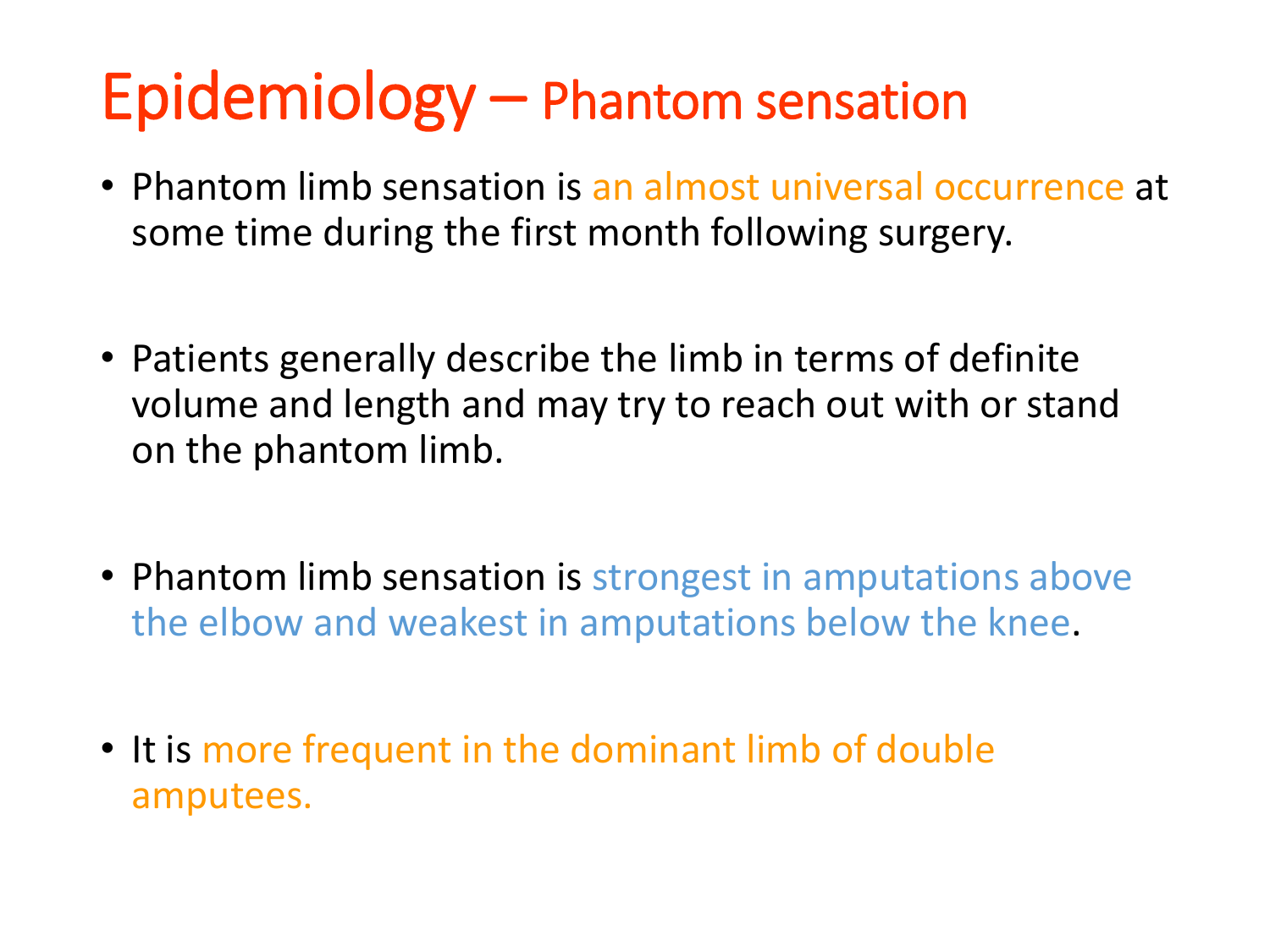- The **incidence** of phantom limb sensation increases with the amputee's age.
- Phantom limb sensation in 85% to 98% of the amputees is seen in the first 3 weeks after amputation.
- Most phantom sensations generally resolve after 2 to 3 years without treatment, except when phantom pain develops.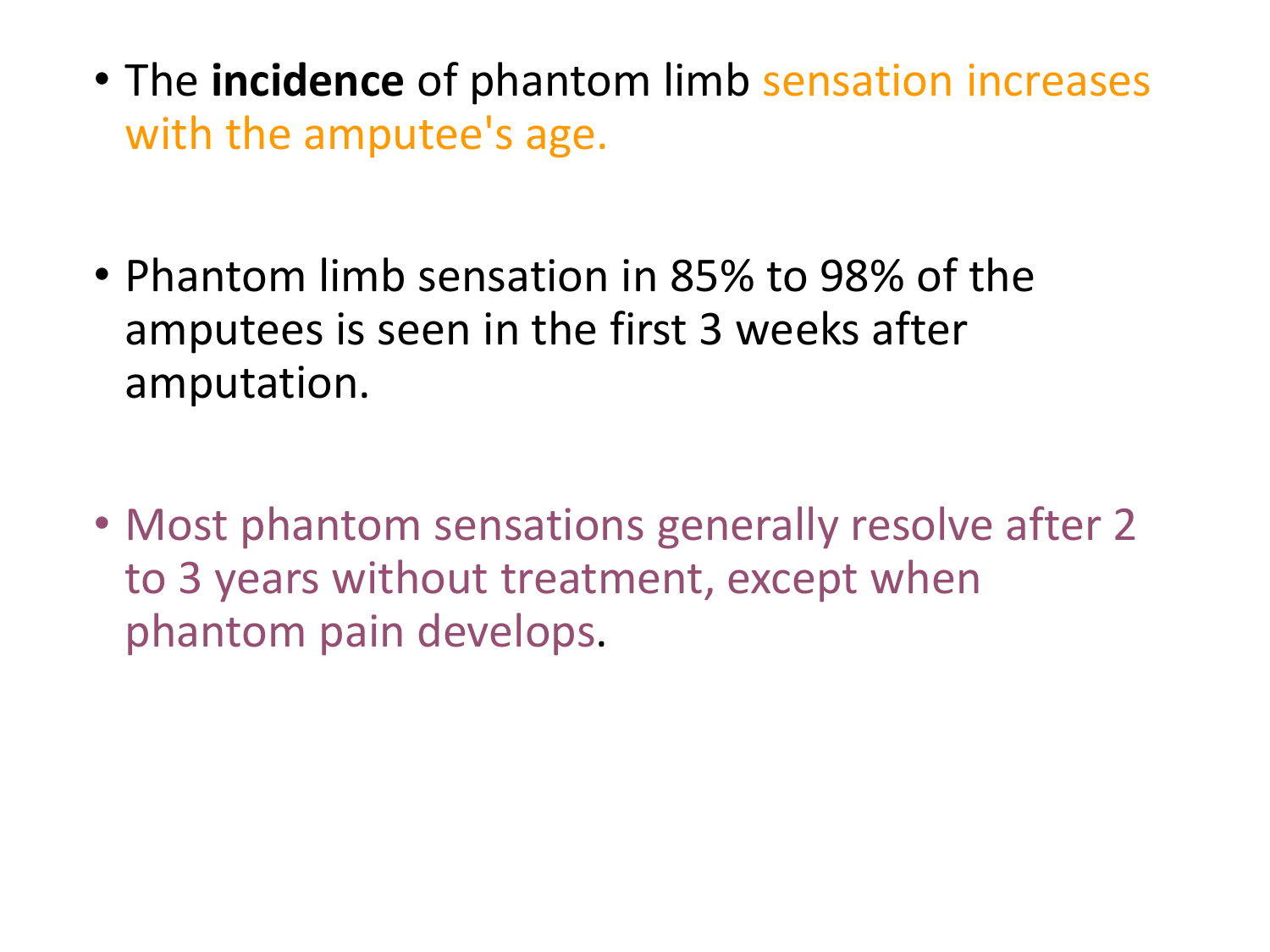# Epidemiology – Phantom pain

- The incidence of phantom limb pain vary from 0% to 88%.
- In the year after amputation, 60% to 70% of amputees experience phantom limb pain, but it diminishes with time.
- The incidence of phantom limb pain increases with more proximal amputations.
- Phantom limb pain occur as early as 1 week and as late as 40 years after amputation.
- Phantom pain may diminish with time and eventually fade away. The usual course of phantom limb pain is to remain unchanged or to improve.
- Up to 56% of patients report **improvement** or **complete resolution**.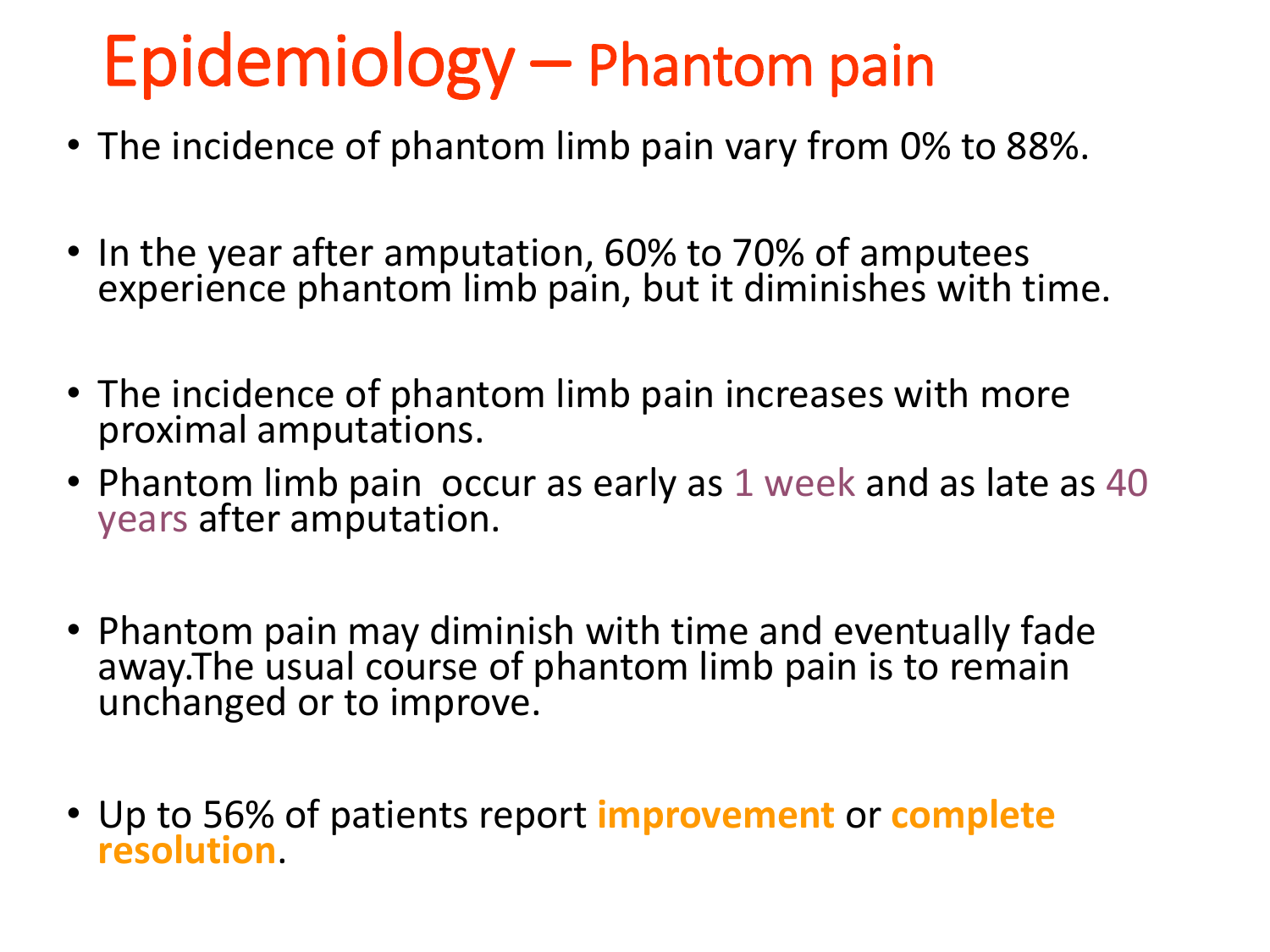# Epidemiology – stump pain

- Prevalence : up to 50% of amputees.
- Stump pain results in disuse of the limb prosthesis in approximately 50% of patients.
- **The stump pain usually coincides with the development of phantom limb pain**.
- Phantom limb pain is also associated with multiple pain problems in other areas of the body. (e.g headache or pain in joints 35%, sore throat in 28%, abdominal pain in 18%, and back pain in 13% of patients)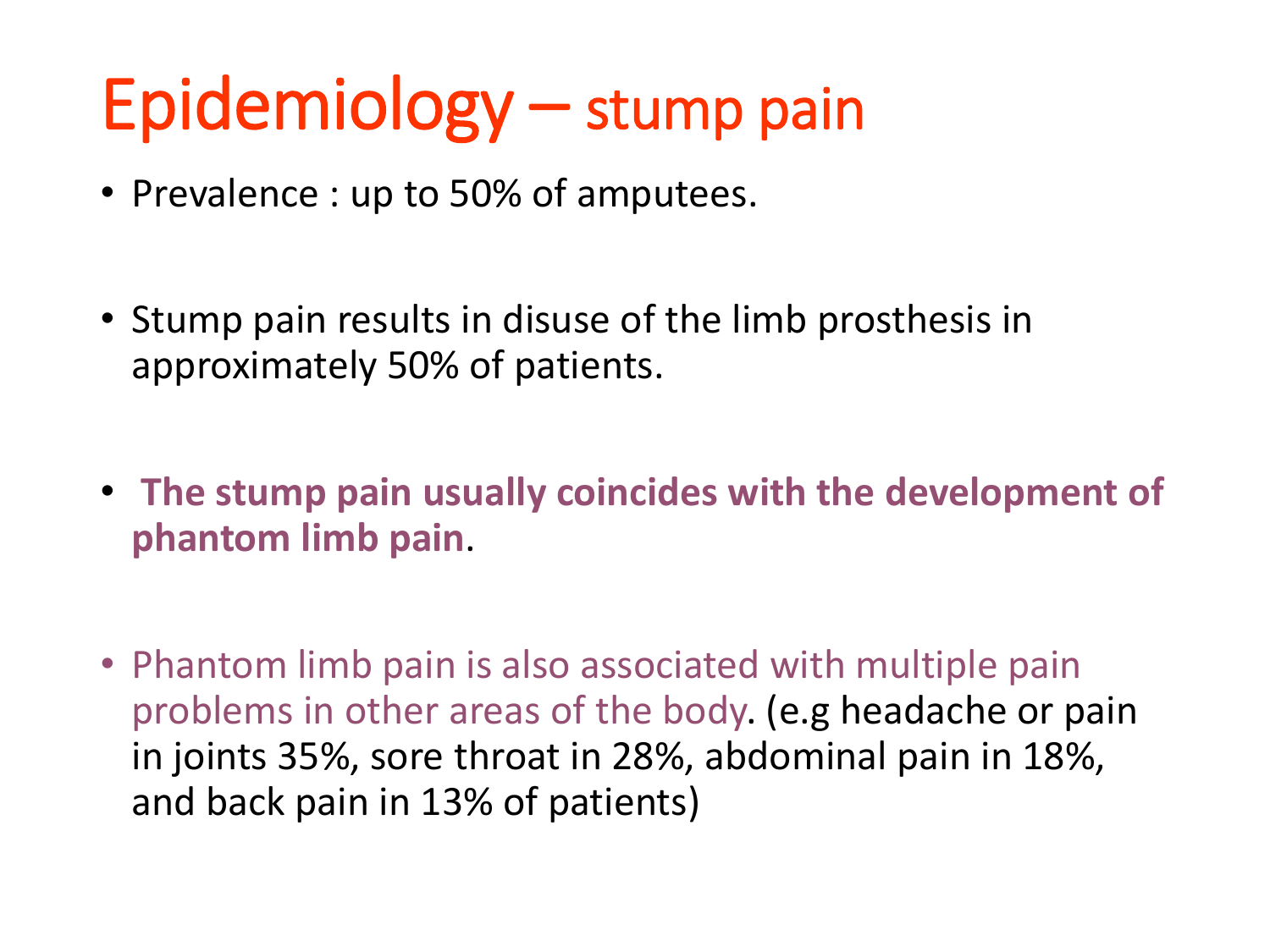# Disability and Risk Factors

• Risk factors for phantom pain :

phantom sensations, stump pain, pain before the amputation, cause of amputation, prosthesis use, years elapsed since the amputation.

- The most important risk factors for phantom pain is "**bilateral amputation and lower limb amputation.**"
- Amputees with phantom have a poorer healthrelated quality of life than amputees without phantom pain.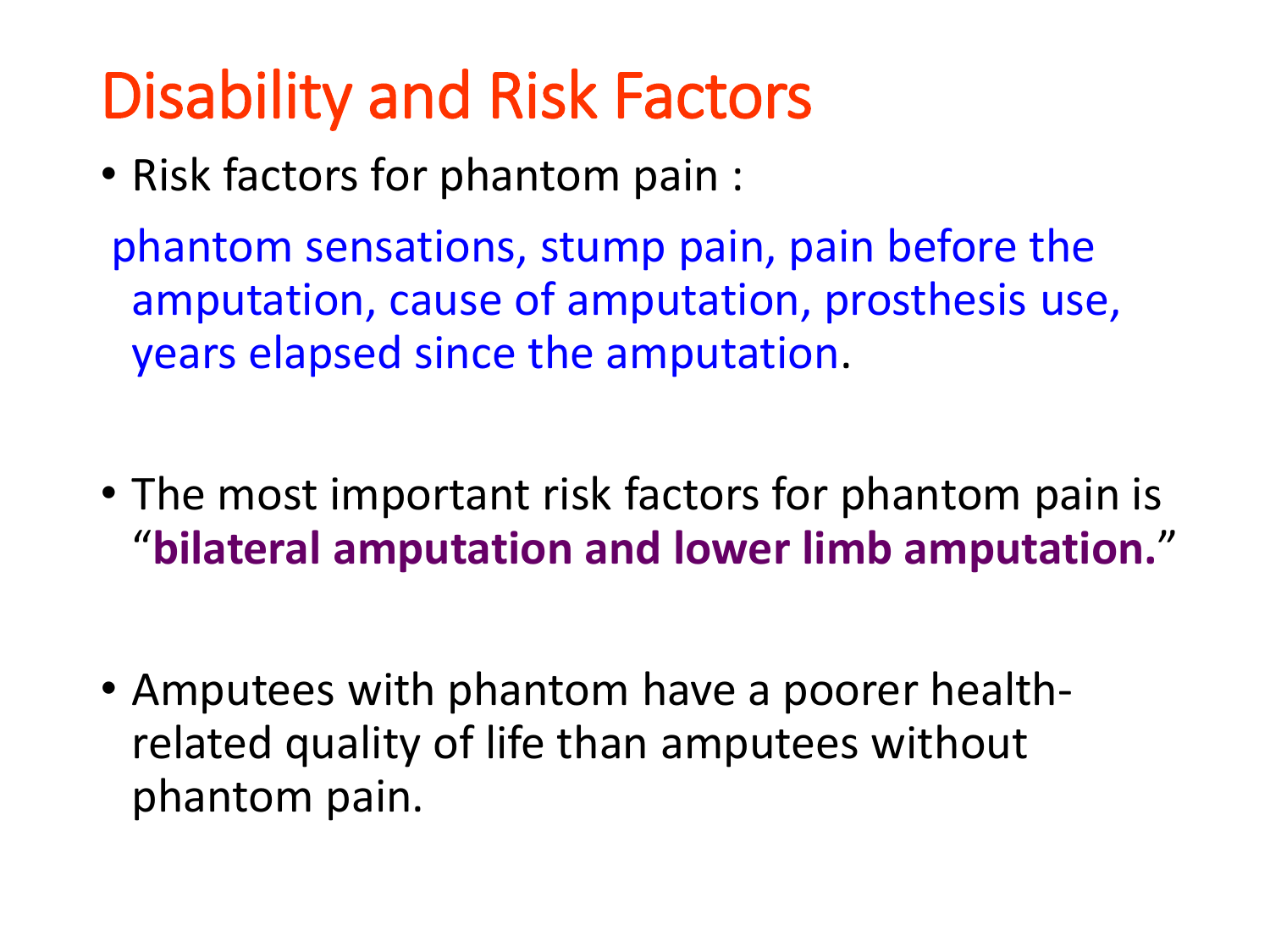• **Sunderland**, based on the frequency and severity of pain and the degree to which pain interferes with the patient's lifestyle, proposed a classification to divide patients into four groups.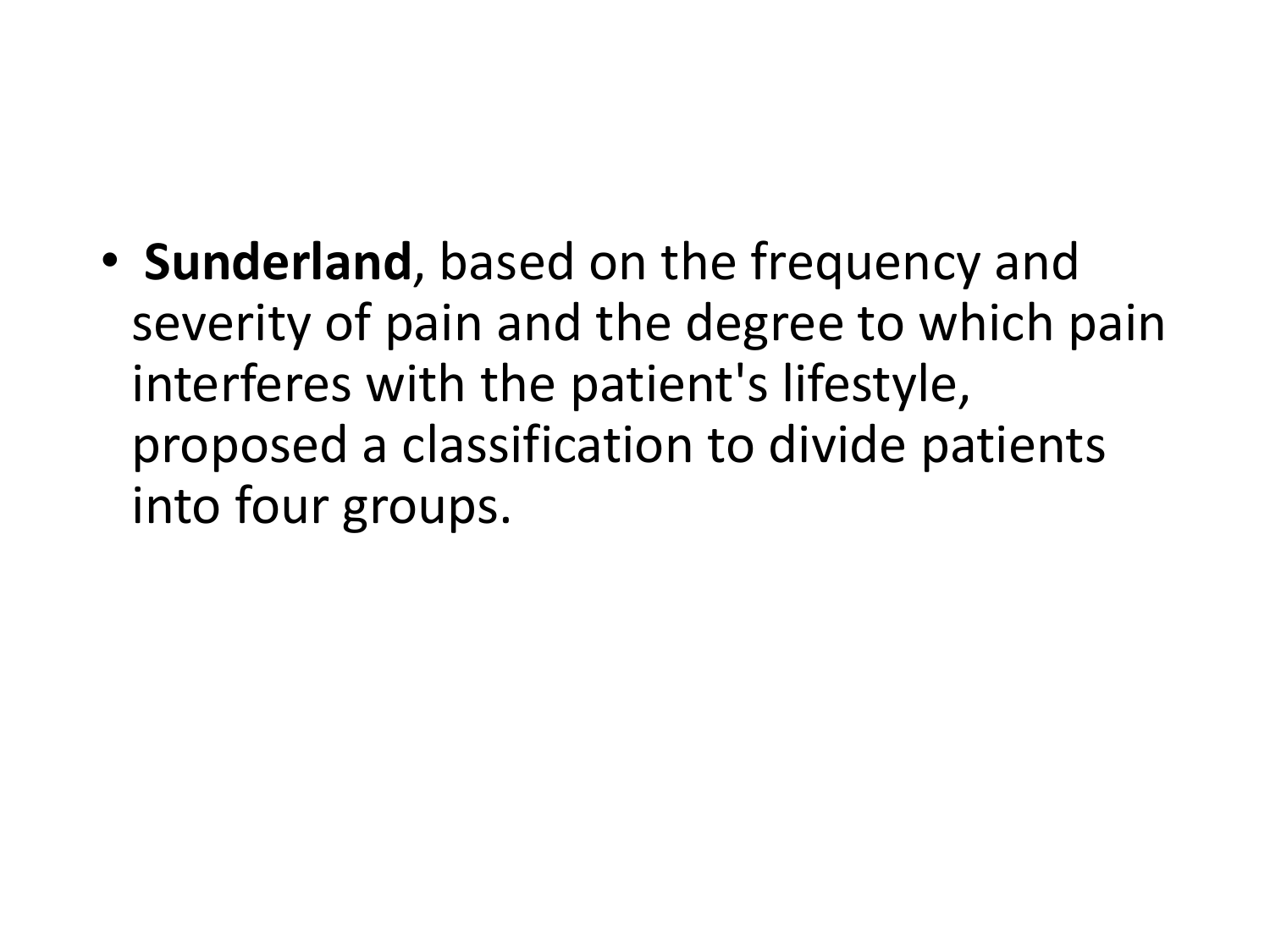# Sunderland's classification :

- **Group** I patients have mild, intermittent paresthesias that do not interfere with normal activity, work, or sleep.
- **Group II** patients have paresthesias that are uncomfortable and annoying but do not interfere with activities or sleep.
- **Group III** patients may have pain that is of sufficient intensity, frequency, or duration to be distressful; however, some patients in group III have pain that is bearable, that intermittently interferes with their lifestyle, and that may respond to conservative treatment.
- **Group IV** patients complain of nearly constant severe pain that interferes with normal activity and sleep.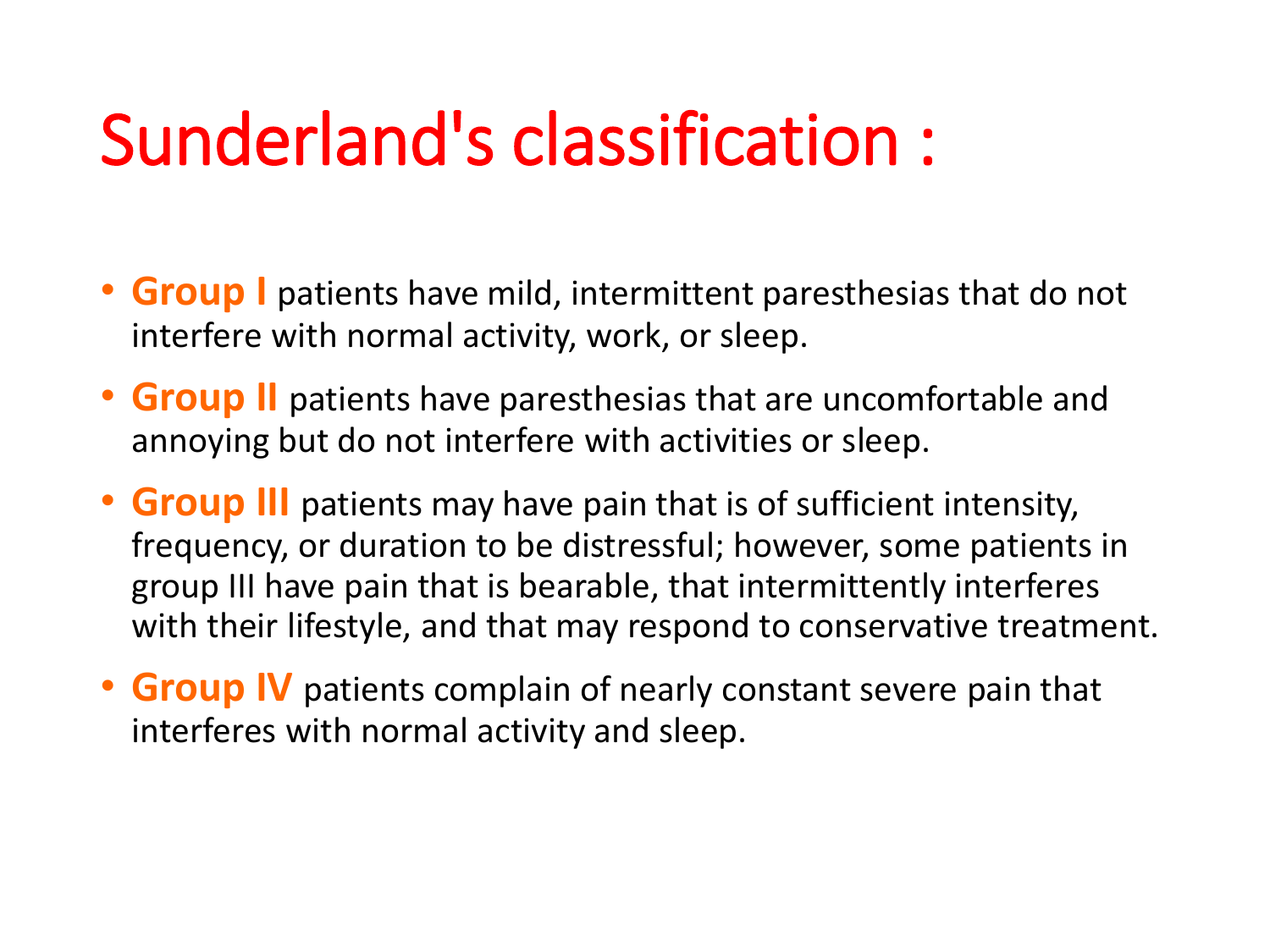# **Etiology**

- It is believed that, throughout life, an **individual's body image** develops from proprioceptive, tactile, and visual inputs.
- Once a **cortical representation** of the body image is established, it is unchanged following limb amputation.
- The etiology and pathophysiologic mechanisms of phantom pain are not clearly defined.
- **Peripheral ,Central** and **Psychological** mechanisms have been proposed.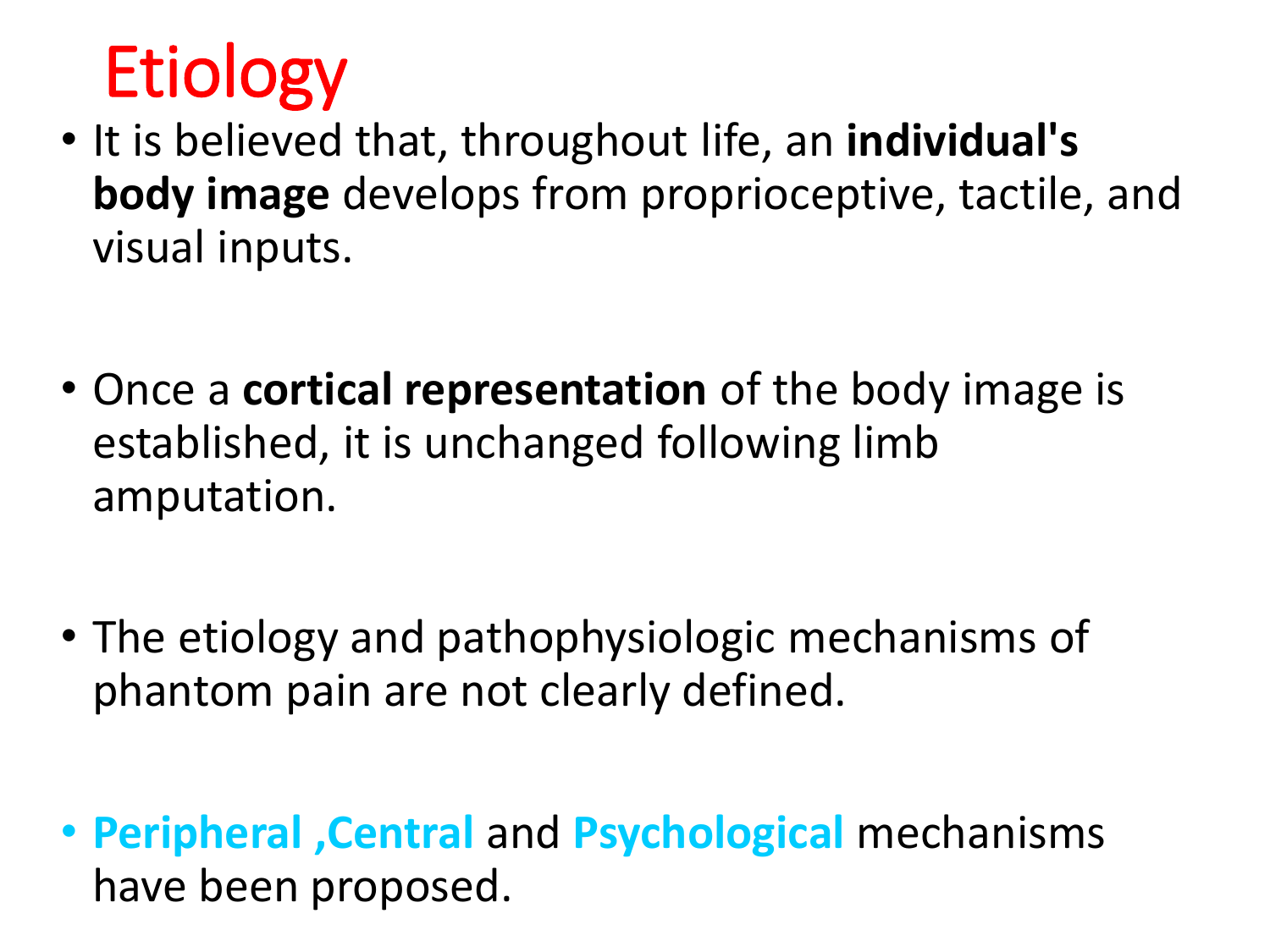# Peripheral mechanisim

- Mechanisms in the periphery, either in the **stump** or in the **central parts of sectioned primary afferents**, may play a role in the phantom limb percept.
- Peripherally, in nerve-end neuromas, *spontaneous and abnormal evoked activity* following mechanical or neurochemical stimulationis observed.
- This increased activity is assumed to be the result of a novel expression or up-regulation of **sodium channels**.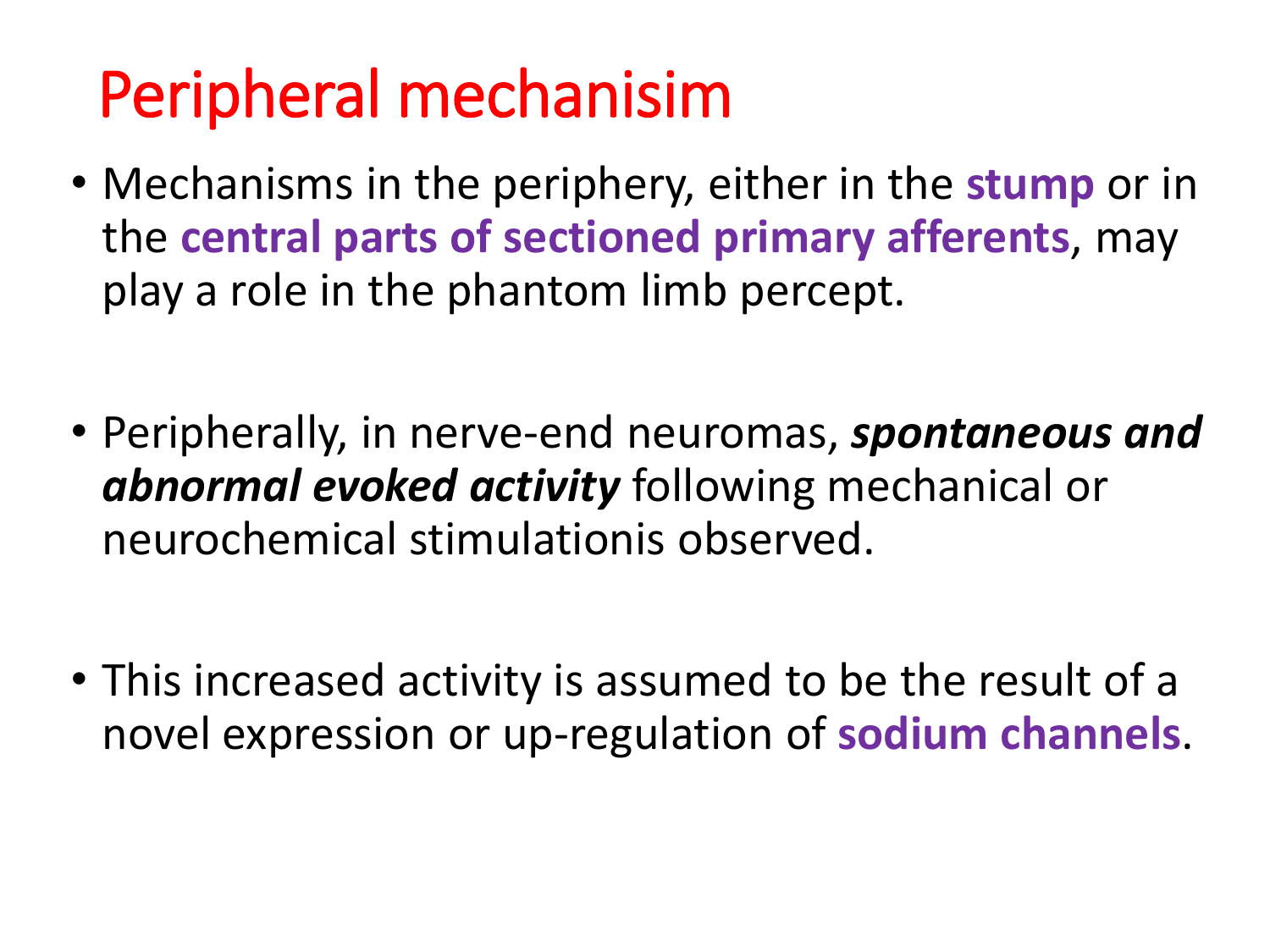# Peripheral mechanisim - cont

- The **increased sensitivity of neuroma to norepinephrine** may, in part, explain the exacerbation of phantom pain by stress and other emotional states associated with increased catecholamine release.
- Cell bodies in the dorsal root ganglion have similar abnormal spontaneous activity and increased sensitivity to mechanical and neurochemical stimulation.
- Thus, abnormal activity from neuromas and dorsal root ganglion cell bodies may contribute to the phantom limb percept, including pain.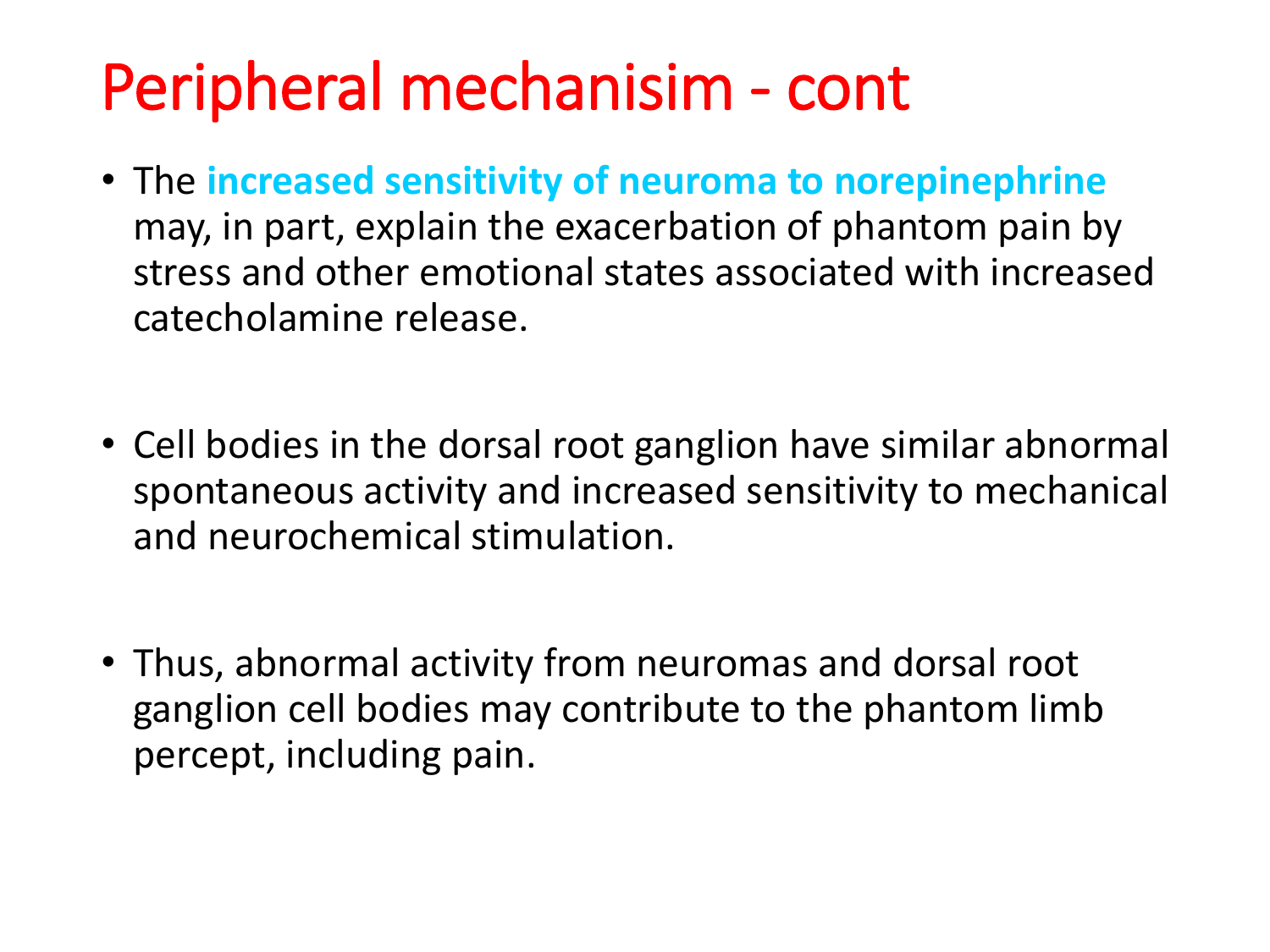## Mechanisms in the spinal cord

• The increased firing from **neuromas** and from **DRG cells** induce long-term changes,including:

spontaneous neuronal activity, induction of immediate early genes, increases in spinal cord metabolic activity, and expansion of receptive fields.

- Spinal sensitization  $\implies$  increased activity in NMDA receptorsystems.
- Many aspects of the central sensitization can be reduced by NMDA receptor antagonists.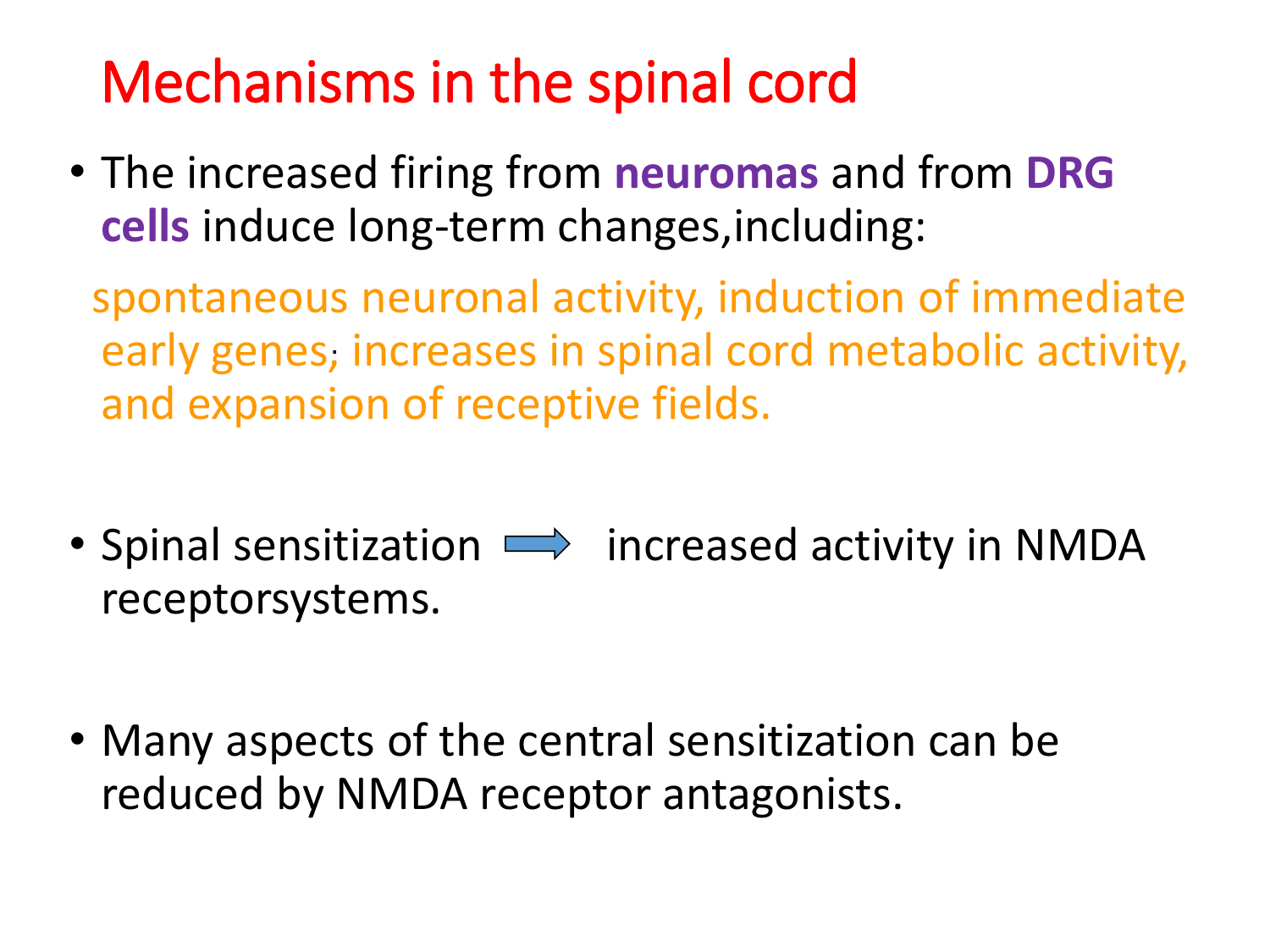## Mechanisms in the spinal cord - cont

- Another event  $\implies$  peripheral nerve transection  $\implies$ degeneration of afferent C-fiber terminals in lamina II  $\implies$ reducing the number of synaptic contacts in lamina II, which normally respond best to noxious stimulation.
- Consequently, central terminals of Aß mechanoreceptive afferents, which normally terminate in deeper laminae, sprout into lamina II and may form synaptic contacts with nociceptive second-order neurons.
- As a result of this organization, generation of pain is seen with simple touch, by Aß-fiber input.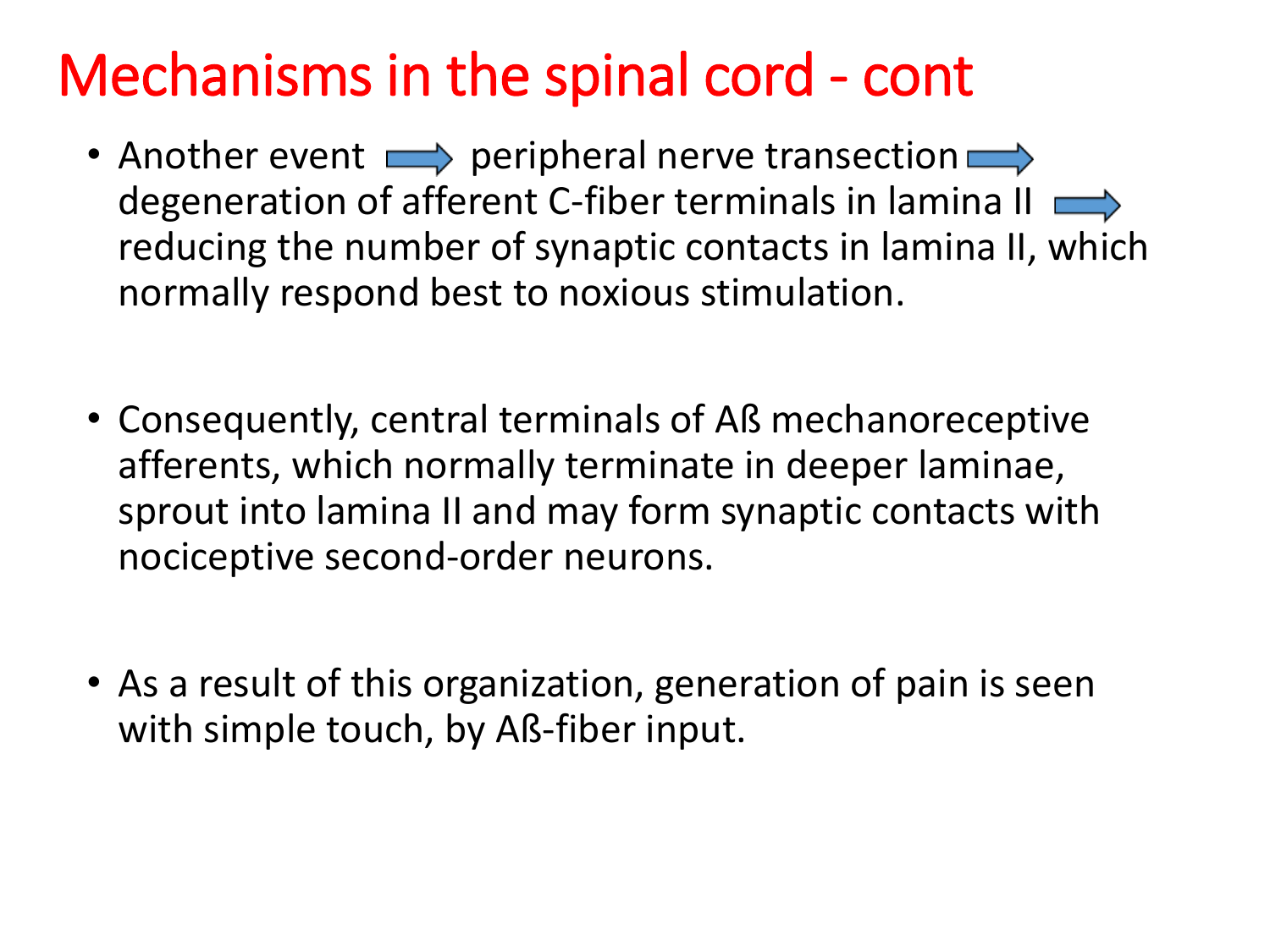## Supraspinal or central mechanism:

- Amputation produces a cascade of events in the periphery and in the spinal cord, and these changes eventually sweep more centrally and **alter neuronal activity in cortical and subcortical structures**.
- Plastic changes in the thalamus are involved in the generation of chronic pain.
- A **cortical reorganization** have been documented after amputation .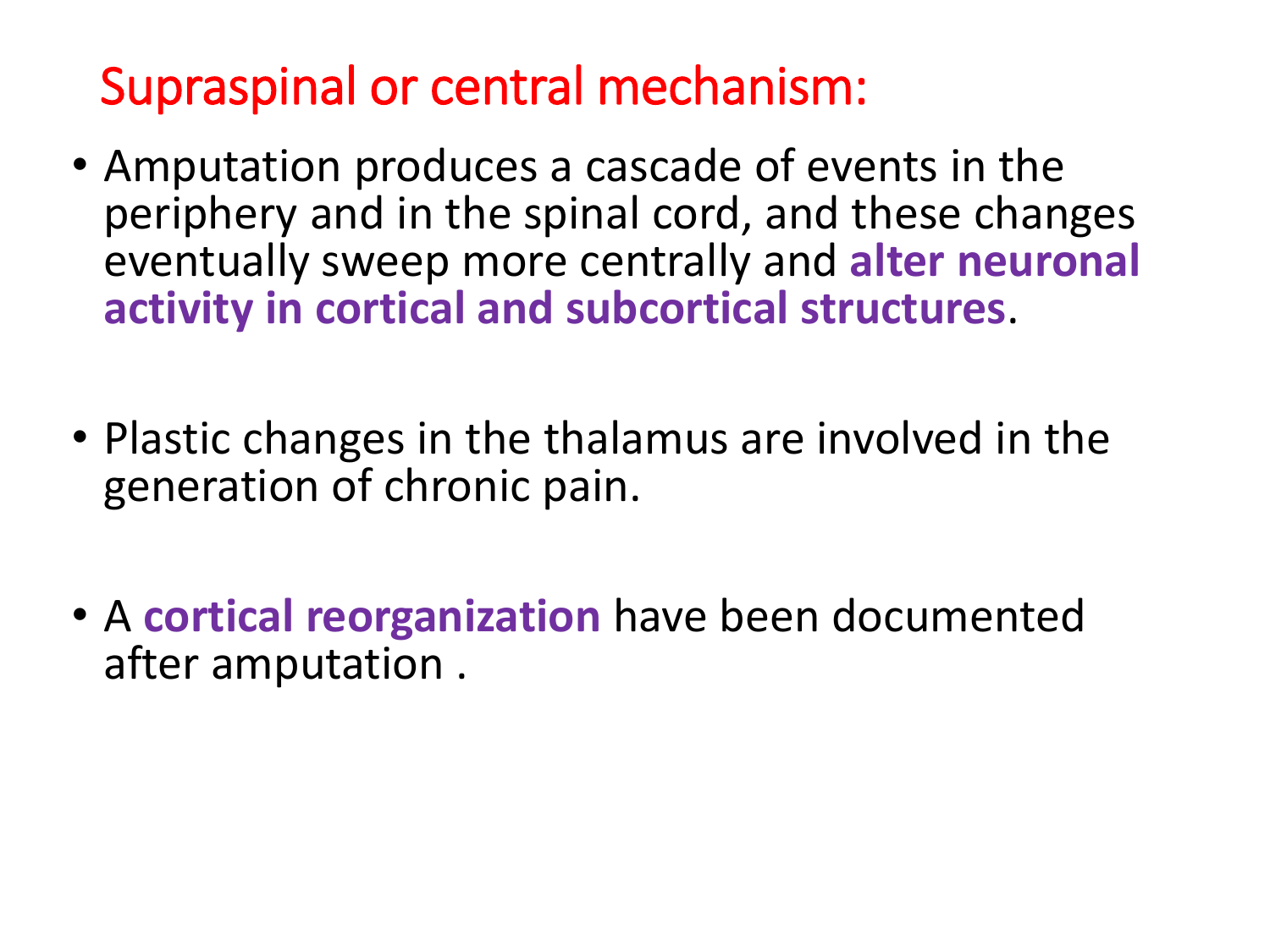## Psychological theories

- No consistent personality disorders or clinical syndromes have shown to be increased in incidence in patients with phantom limb pain.
- However, psychological disturbances related to the loss of a limb or feelings of dependence, chronic pain and disability, may lead to many of psychological problems in these patients.
- Patients with phantom limb pain have been shown to be more rigid, compulsive, and self-reliant.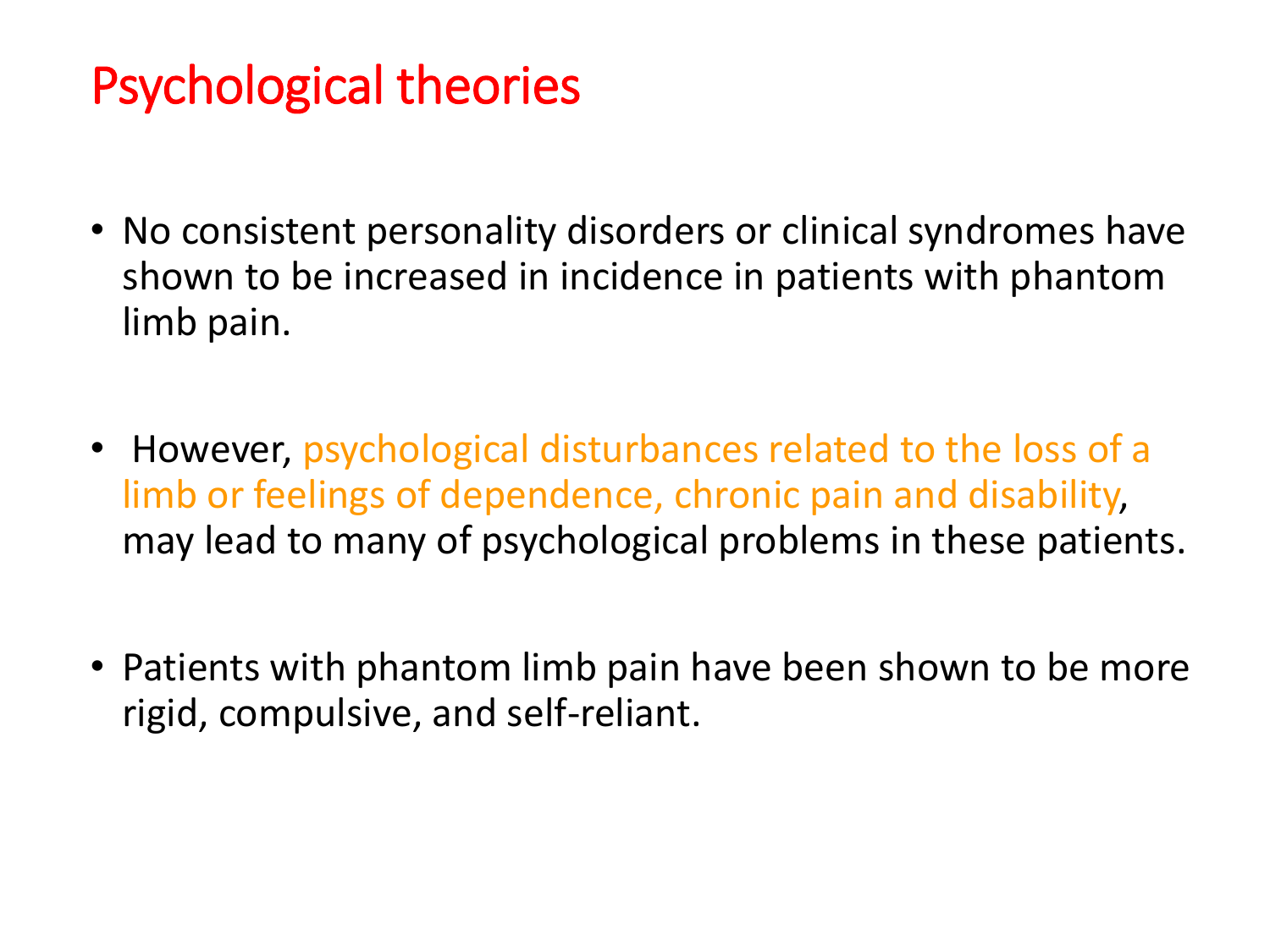# Symptoms and Signs

• Phantom sensations are painless. Patients generally describe the sensations in their phantom limb either as **normal** or as pleasant **warmth** and **tingling**.

• The strongest sensations come from body parts with the highest brain cortical representation, such as fingers and toes.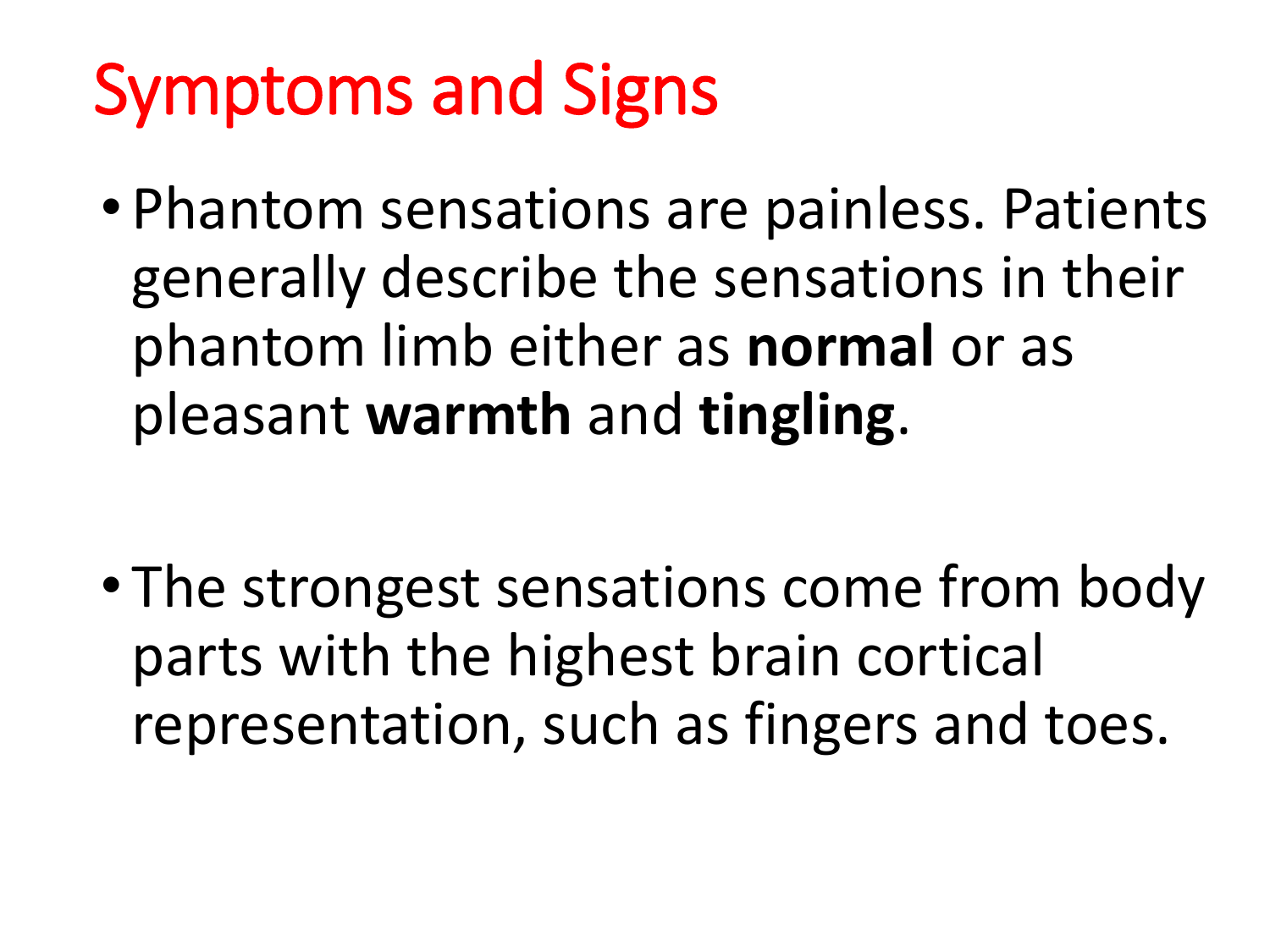- "**Telescoping**" : patient loses sensations from the midportion of the limb, with subsequent shortening of the phantom.
- During telescoping, the last body parts to disappear are those with the highest representation in the cortex, such as the thumb, index finger, and big toe.
- **Telescoping occurs only with painless phantoms, and it is most common in the upper extremity.**
- Lengthening of the phantom may occur if pain returns.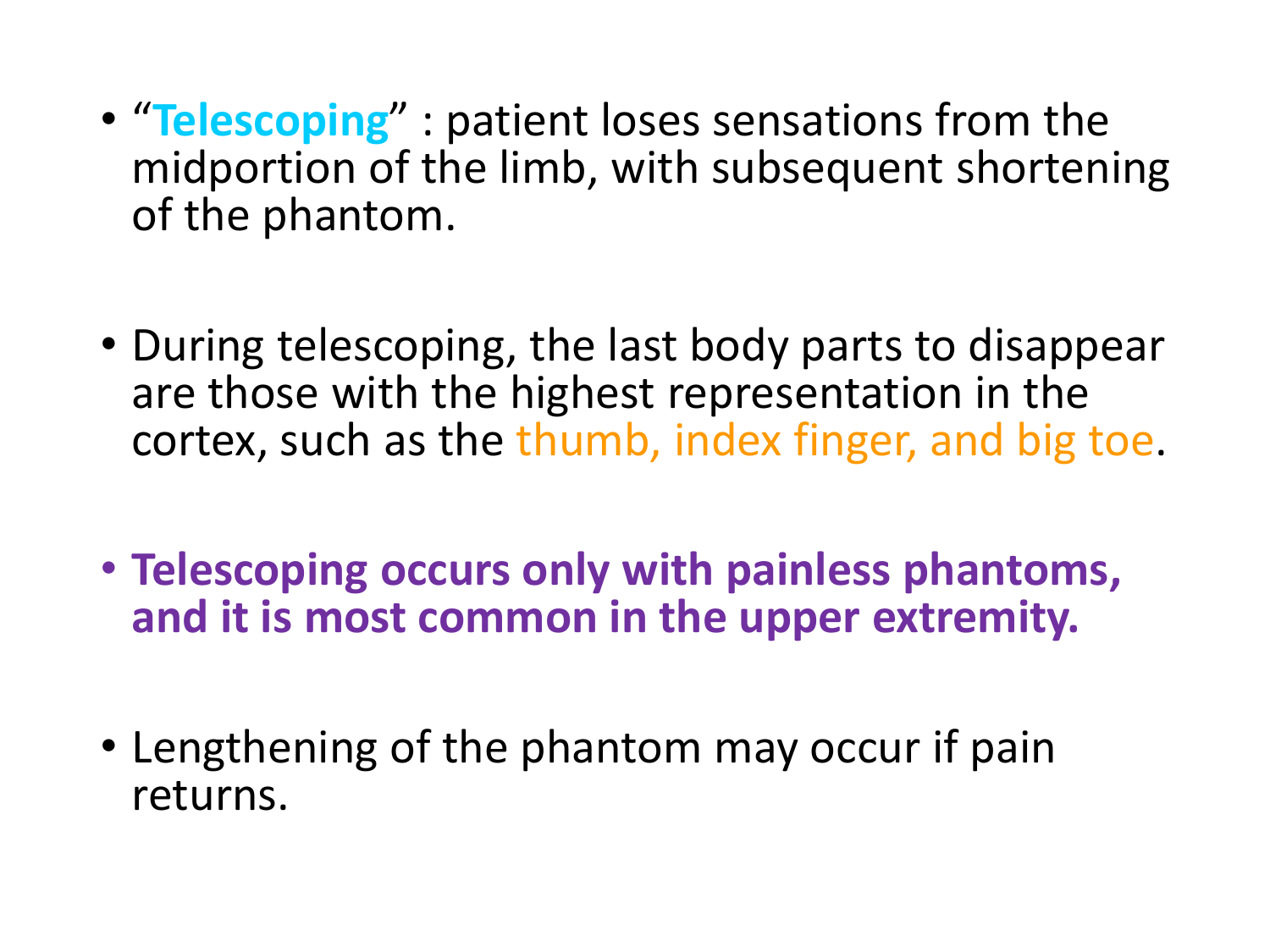

Fig. 32.4 Illustration of telescoping of the phantom limb. The highly innervated areas (hands) remain, whereas the midportion of the phantom limb shortens in length.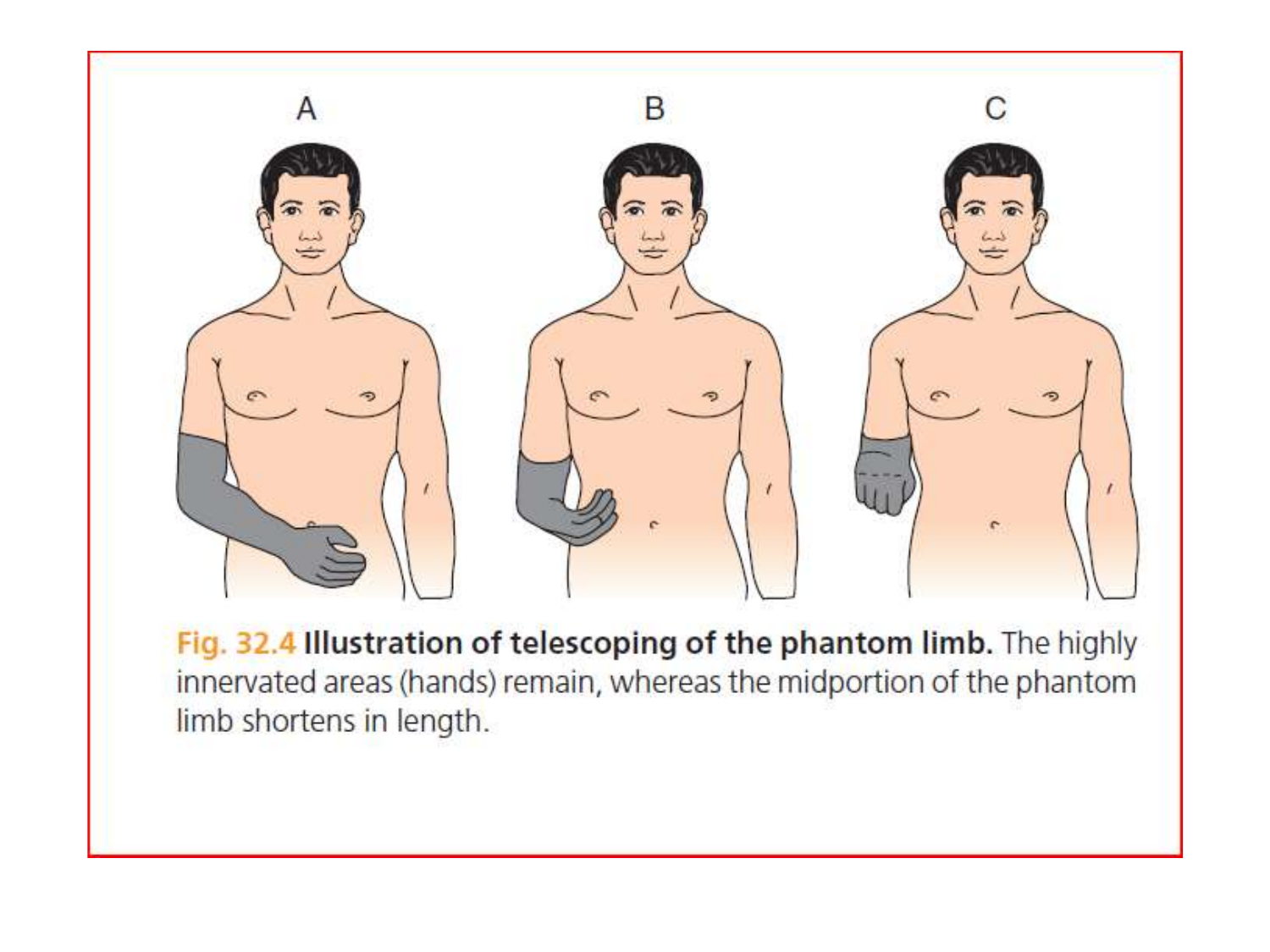- Phantom pain is primarily localized in distal parts of the missing Limb.
- Phantom pain is usually intermittent. Only a few patients are in constant pain.
- Episodes of pain occur at daily or weekly intervals, with only a few patients reporting monthly, yearly, or rare episodes.
- The duration of individual attacks may last from seconds to hours, but rarely days or longer.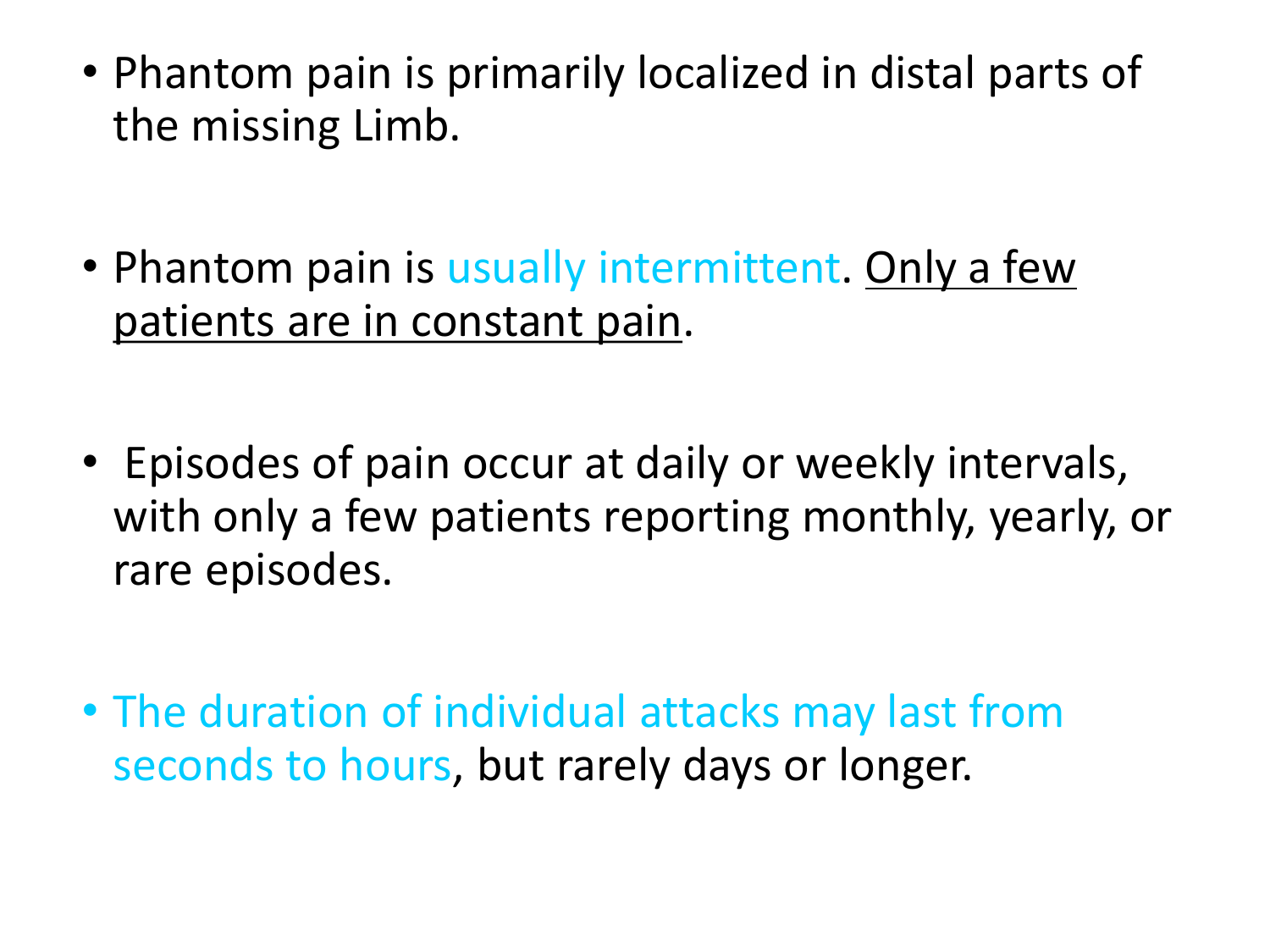- The pain is usually described as **burning, aching, or cramping**. However, pain may also be described as *crushing, twisting)*پیچ*), grinding)*آسیاب*), tingling, drawing)*کشیدن*), stabbing with needles, knifelike, sticking)*چوب*), squeezing, sharp, shocklike, excruciating.*
- **Phantom pain may mimic preamputation pain—not only in location, but also in character**.
- Preamputation pain may be a risk factor for phantom pain.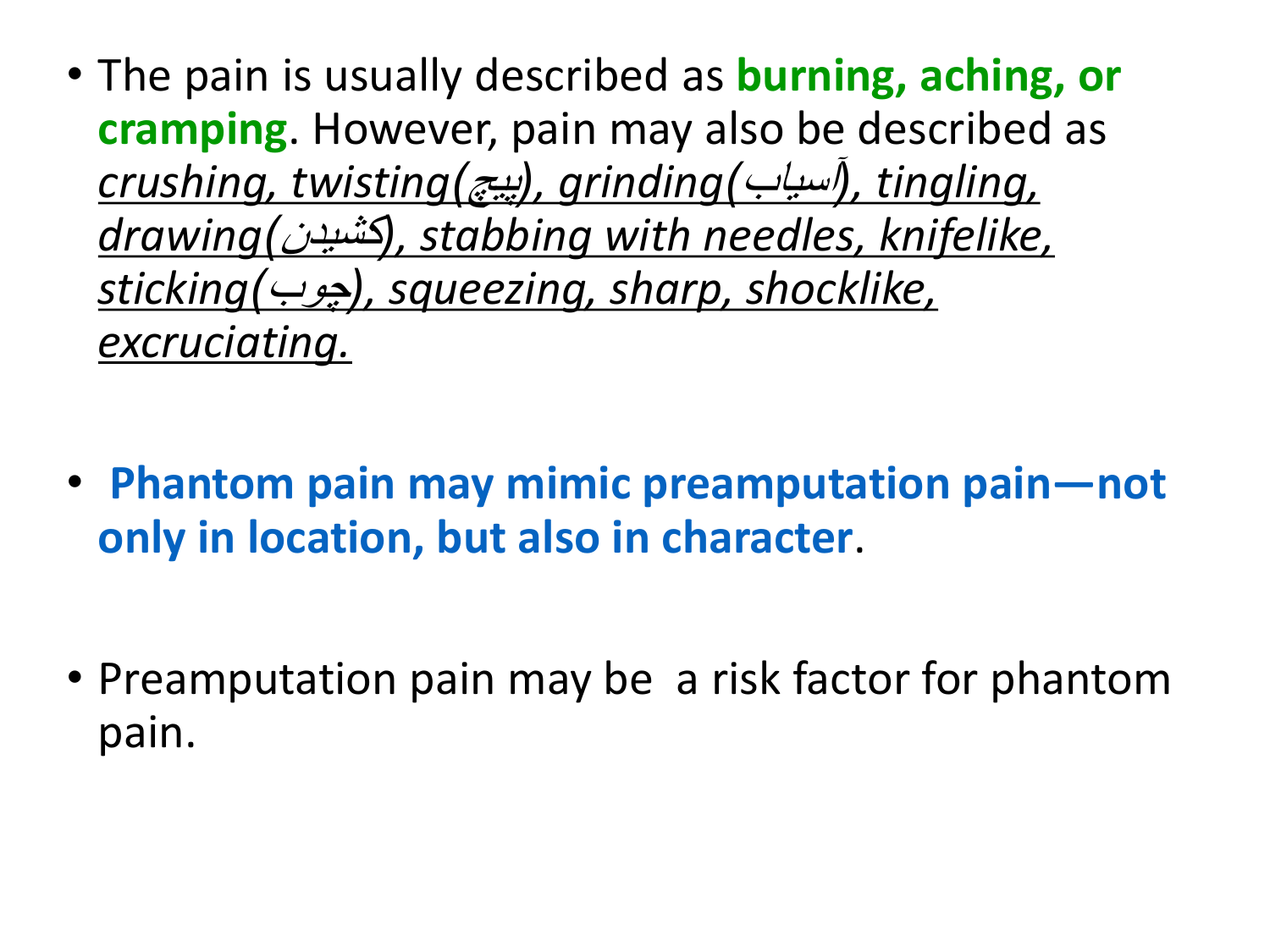- Exacerbations of phantom pain may be produced by **trivial**, **physical**, or **emotional** stimuli.
- **Anxiety, depression, urination, cough, defecation, sexual activity, cold environment, or changes in the weather** may worsen phantom limb pain.
- General, spinal, or regional anesthesia in amputees may cause the appearance of phantom pain in otherwise pain-free subjects.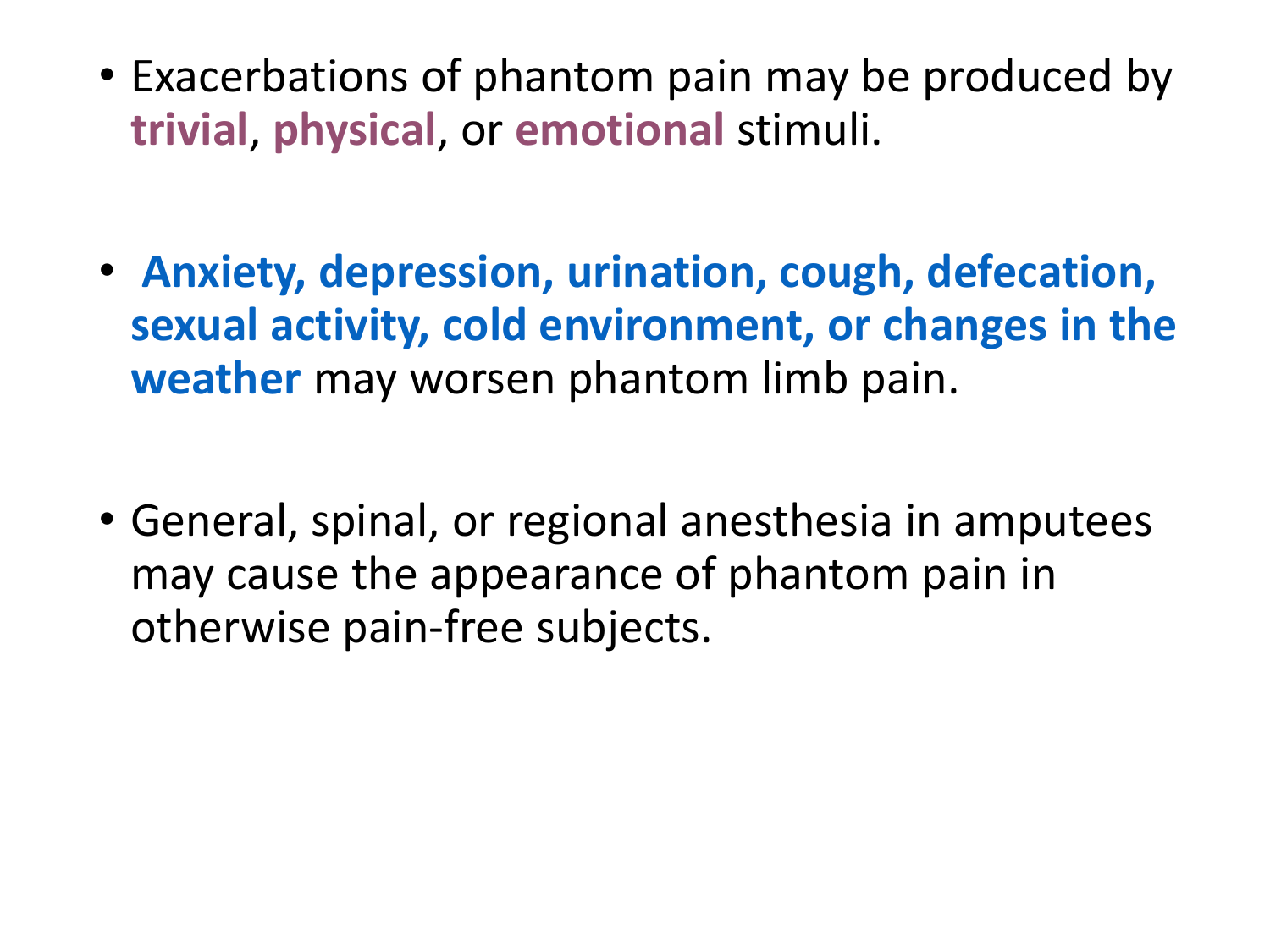- In contrast to phantom pain, stump pain is often located in the stump itself and is frequently described as pressing, throbbing)لرزیدن), burning, squeezing, stabbing sensation or an electrical current.
- An additional variant of stump pain is:

complaints of spontaneous movements of the stump ranging from painful, hardly visible myoclonic jerks to severe clonic contractions lasting as long as 2 days.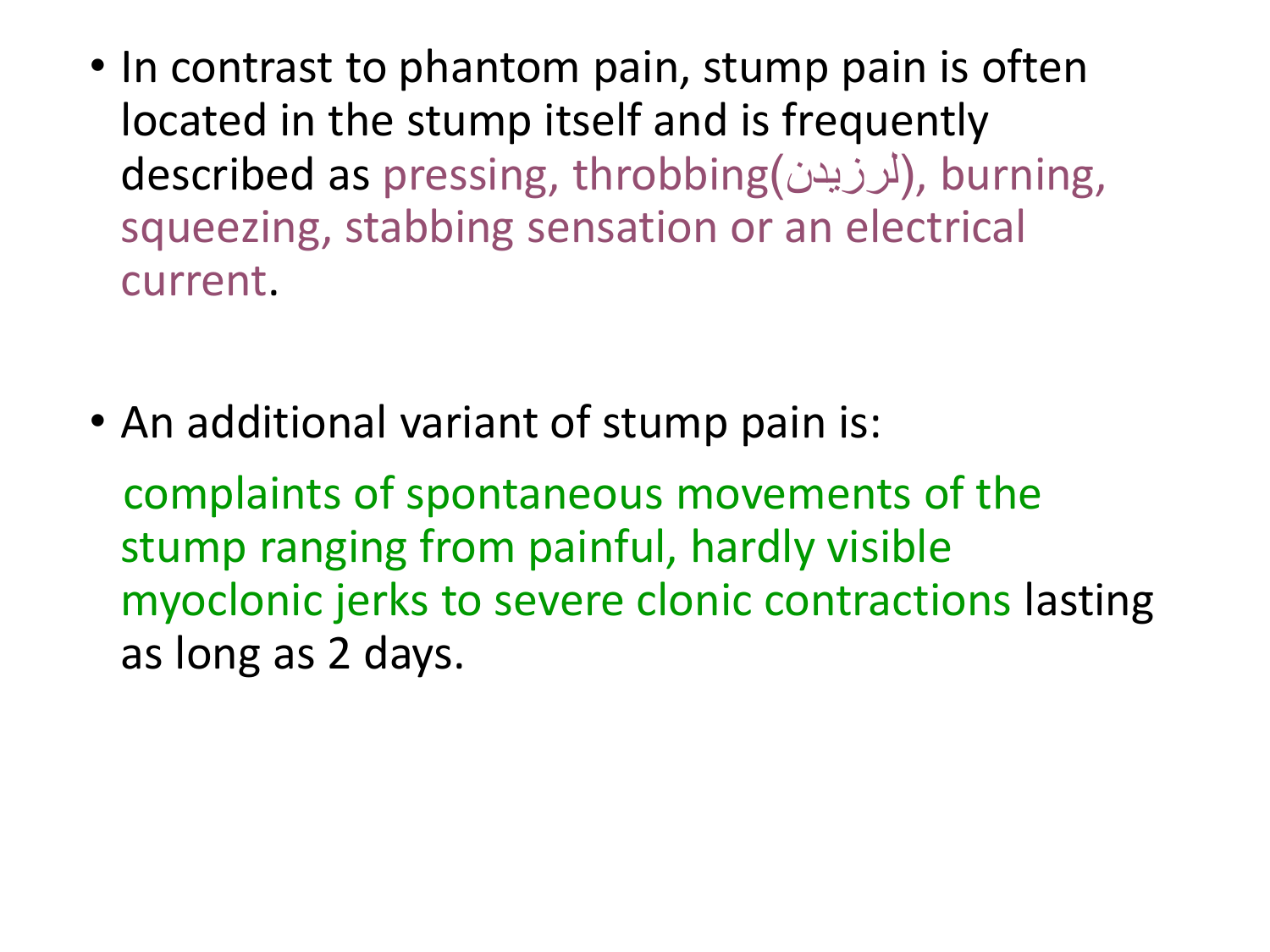# Physical Examination

- Physical examination **is not very useful except** for the trigger points in the stump to reproduce the phantom limb pain.
- Physical examination may reveal altered sensitivity in the stump.
- **Neuromas are found in only 20% of patients.**
- **The stump may be cold, and thermography may be a useful diagnostic test if symptoms consistent with reflex sympathetic dystrophy are present**.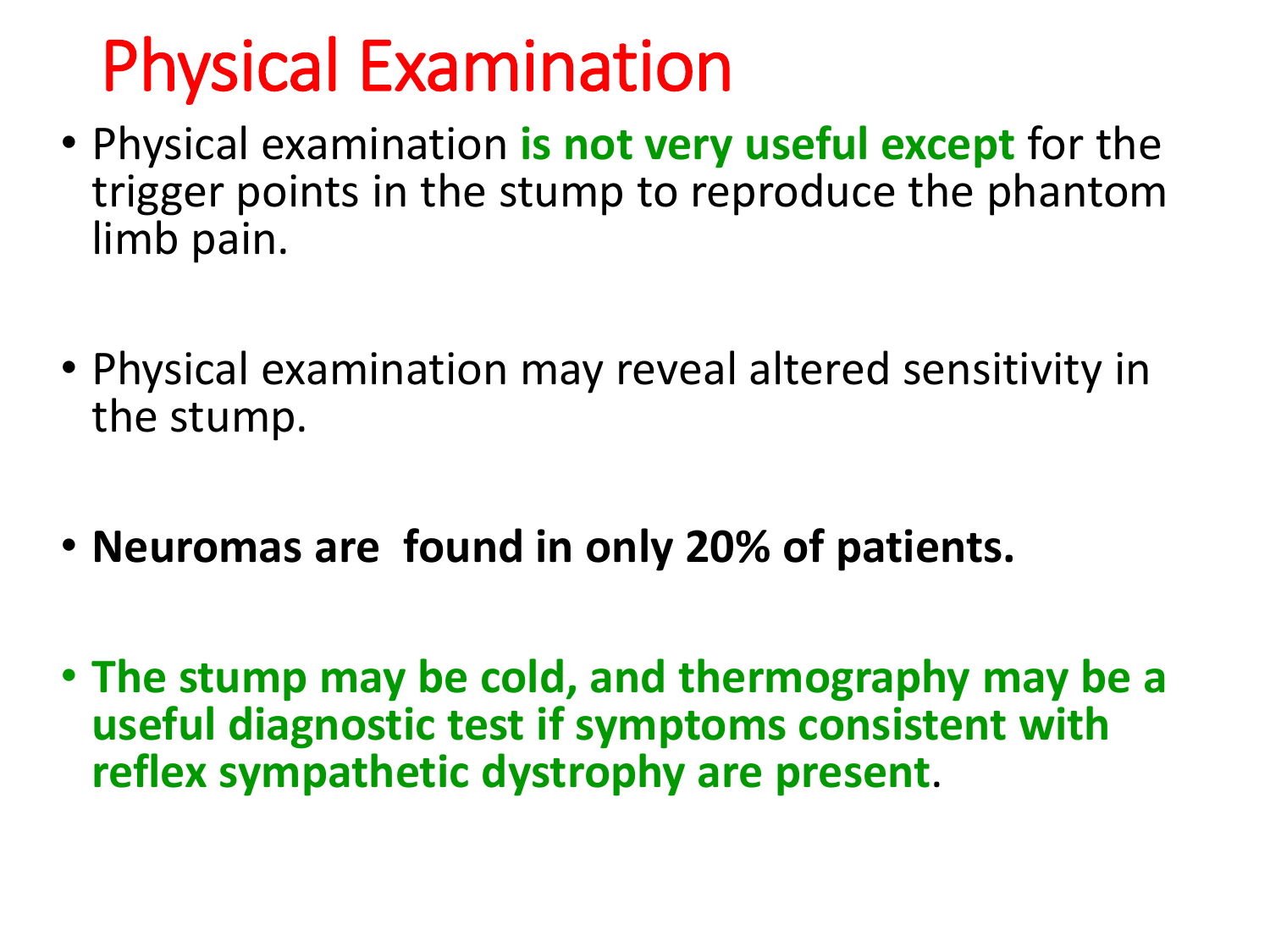# Diagnostic Testing

- **At present, no proven diagnostic test exists for evaluating phantom pain or stump pain.**
- However, the patient's response to sympathetic blocks may be assessed by:

the use of diagnostic sympathetic blocks to assist in therapeutic management.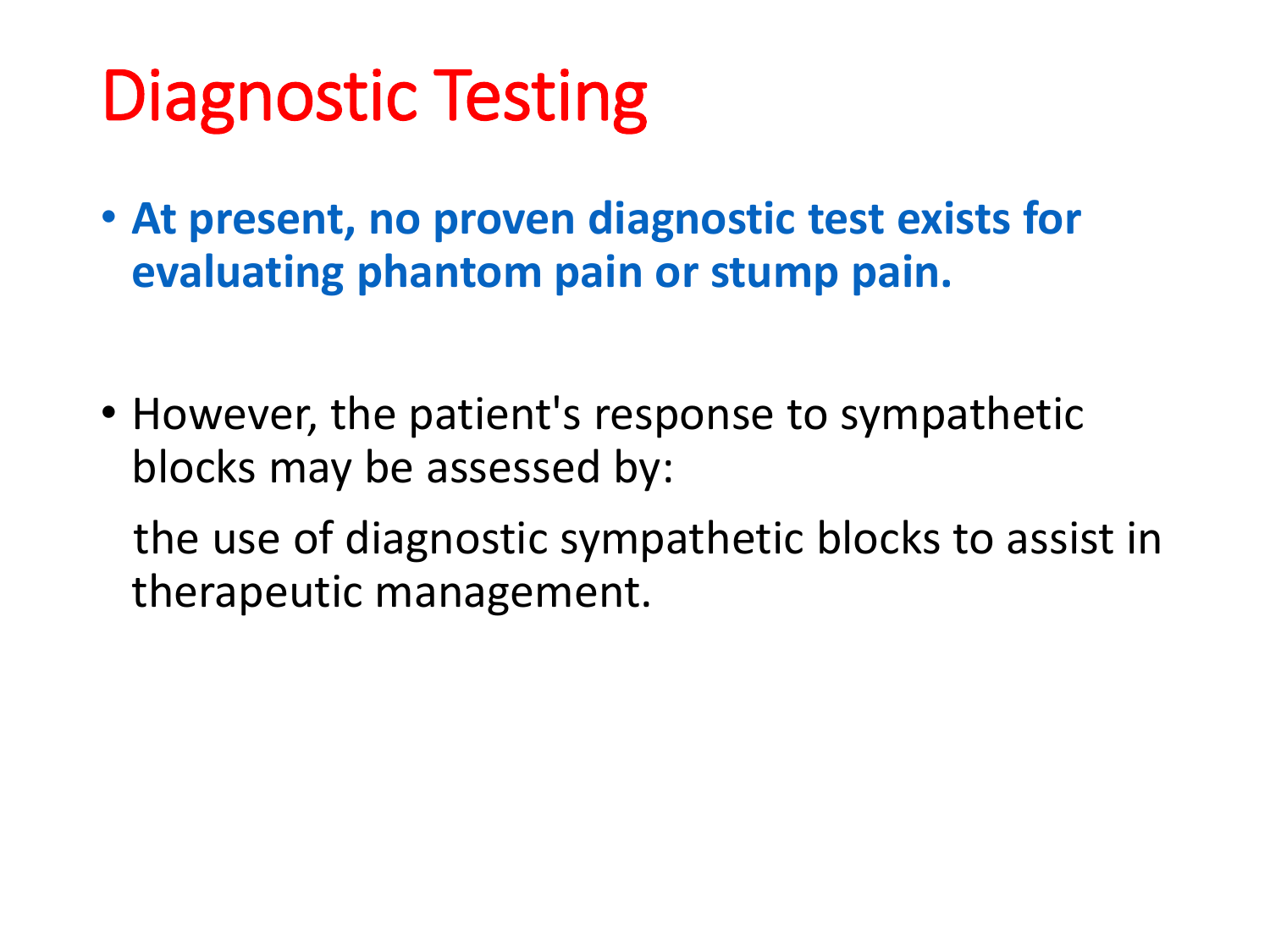# Differential Diagnosis

- The usual course of phantom limb pain is to remain **unchanged** or to **improve gradually**.
- Up to 56% of patients report improvement or even complete resolution.
- Thus, if symptoms of phantom limb pain increase in severity or if they start after long periods of time after amputation, a differential diagnosis must be entertained.
- Some differential diagnosis :

radicular pain, angina, postherpetic neuralgia, metastatic cancer.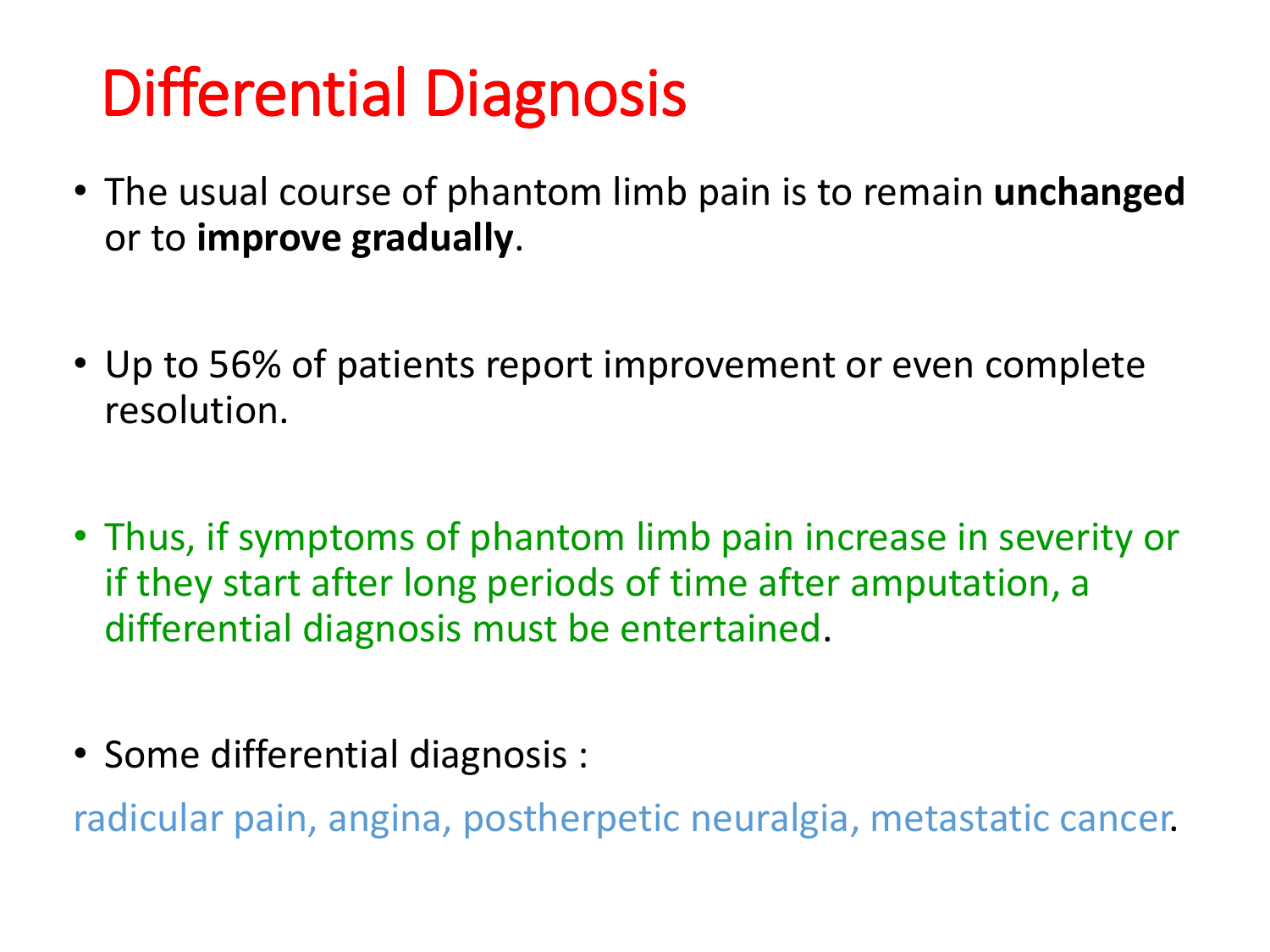- Radicular pain in the phantom limb may be associated with **disk herniation**.
- Increased levels of pain in the phantom limb may be triggered by **new-onset herpes zoster or reactivation of herpes zoster** by suppressed immunologic mechanisms.
- **Angina** may manifest as exacerbated phantom limb pain.
- In patients undergoing amputation **secondary to malignant disease**, if phantom limb pain increases significantly, **metastatic disease** should be evaluated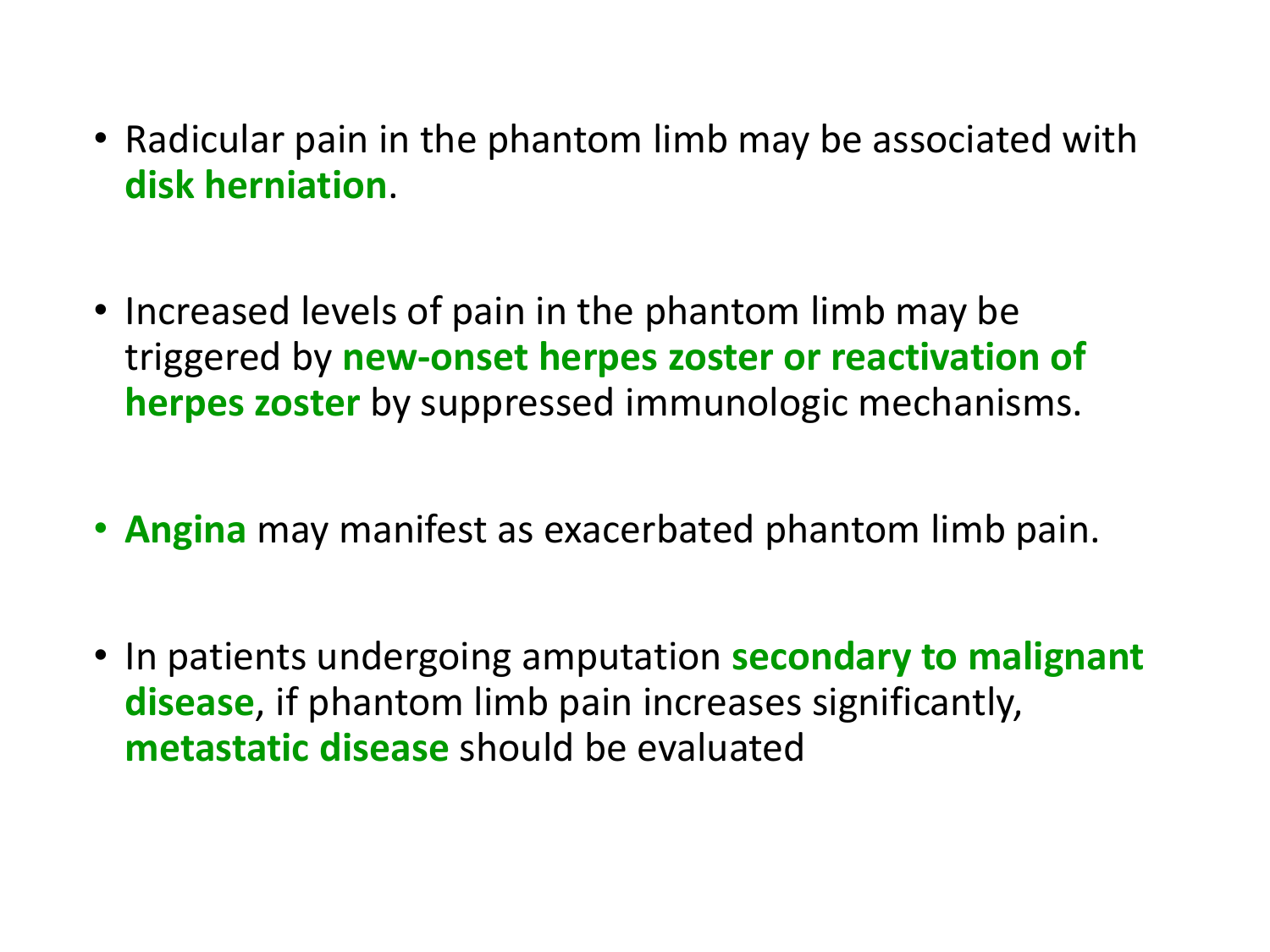# Treatment

- Phantom limb pain often requires a **multimodal approach** to treatment.
- Treatment options : behavioral techniques, antidepressants, anticonvulsants, opioid and nonopioid analgesics,neural blockade, spinal cord stimulation (SCS), and motor cortex stimulation (MCS).
- No data are available to guide treatment options. **(absence of evidence-based treatment guidelines)**
- **As a general rule, initial treatment should be low risk, low cost, and noninvasive, with more expensive and invasive treatments reserved for patients in whom conservative care fails**.
- **Unfortunately, treatment of phantom limb pain or stump pain is difficult and has not been very successful**.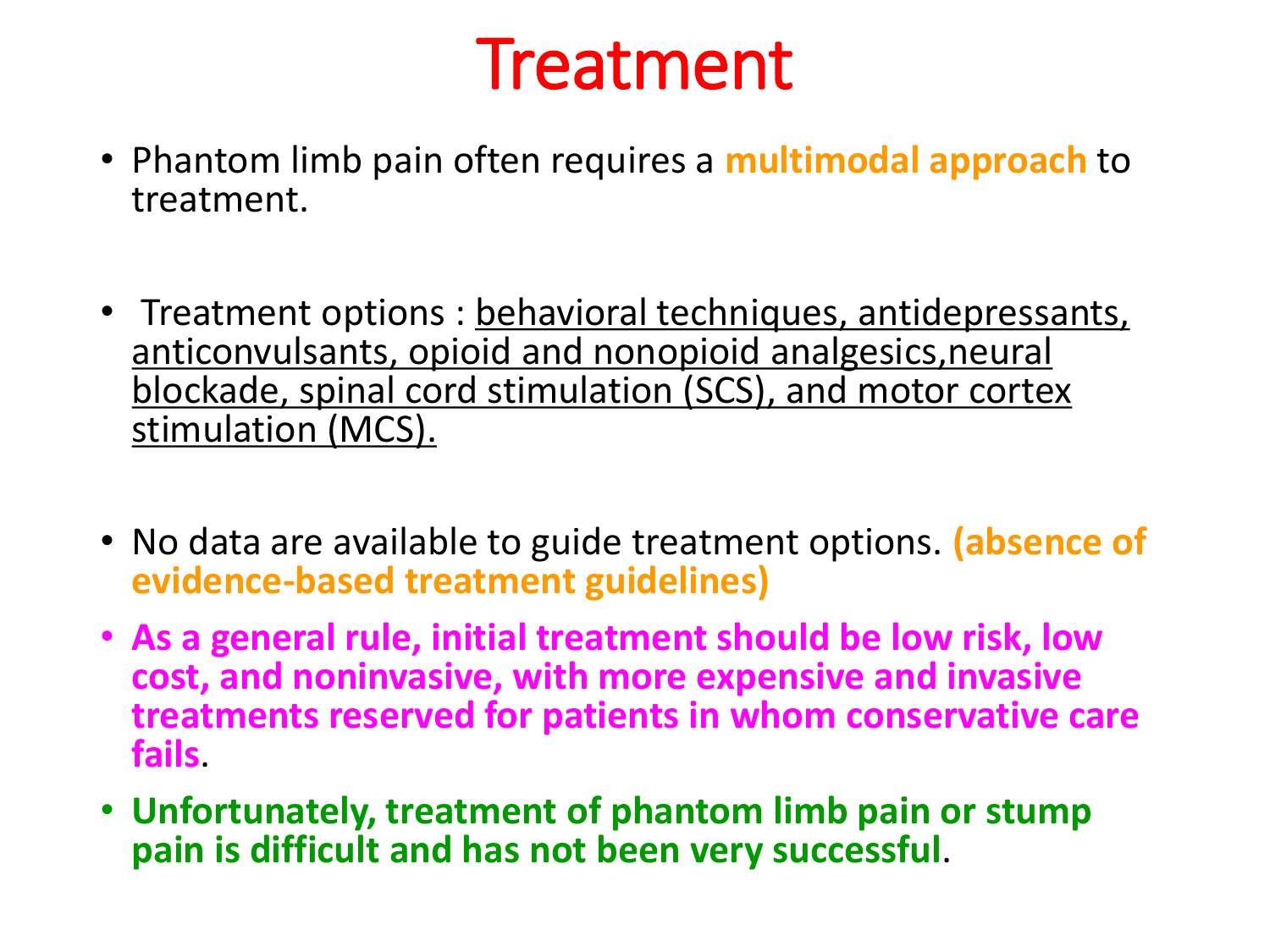• Because long-term phantom limb pain is probably the result of functional or structural changes in CNS in response to noxious somatosensory input, therapies are directed at **early reduction of pain**.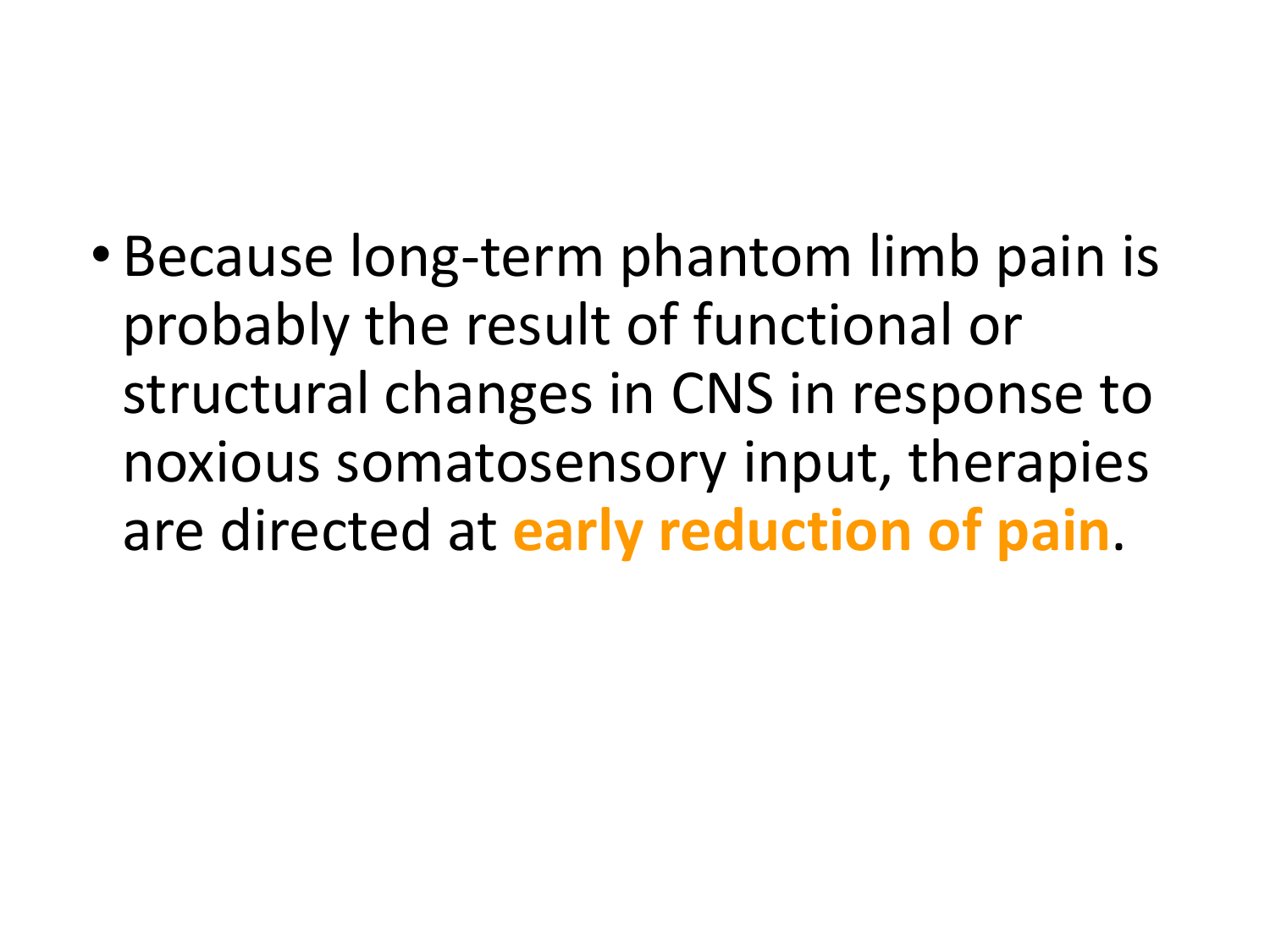## Prevention

• Unfortunately, initially hopeful attempts such as the *use of presurgical and postsurgical epidural blockade have been questioned, and the utility of this approachs is controversial*.

• Psychological preparation, drug therapy, epidural anesthesia, and regional nerve blocks, have been used to reduce the occurrence of phantom limb pain .

• At least some postamputation pain may be prevented by appropriate psychological preparation of patients.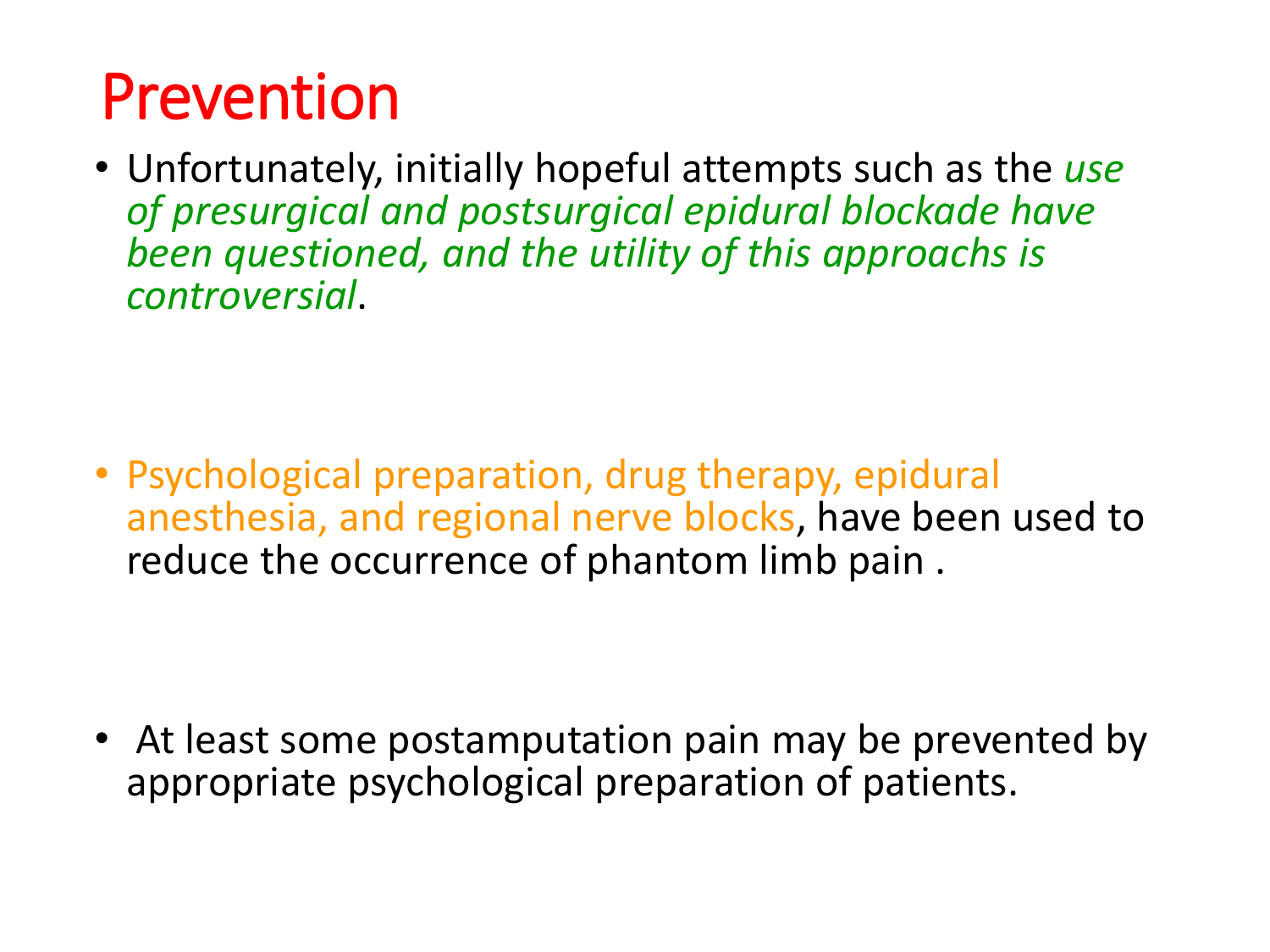# Epidural Anesthesia

- Preoperative, intraoperative, and postoperative epidural anesthesia are associated with a significant reduction of phantom limb pain 12 months after amputation.
- However, a reduction of phantom limb pain by postoperative epidural anesthesia alone **could not be confirmed** on the basis of the analyzed data.
- **Perioperative epidural anesthesia** is effective for the prophylaxis of phantom limb pain. This technique does not completely abolish phantom limb pain, but rather increases the number of patients with a milder form of phantom pain.
- **Yet, it is not known whether epidural anesthesia reduces the prevalence of phantom limb pain**.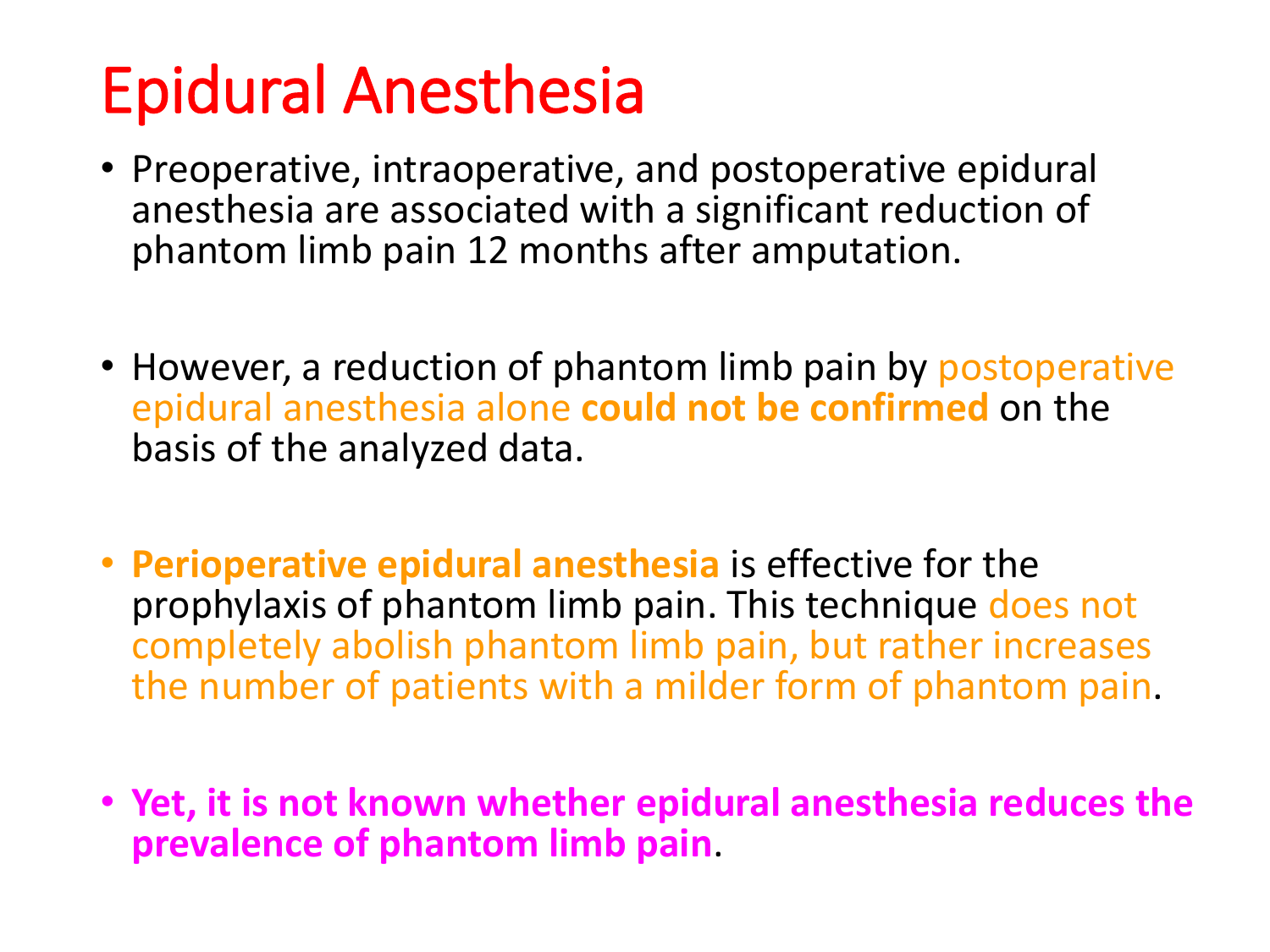# Regional Anesthesia

• With the use of perineural and intraneural blocks, either at the time of surgery or immediately postoperatively, no difference in pain is seen in the postoperative period.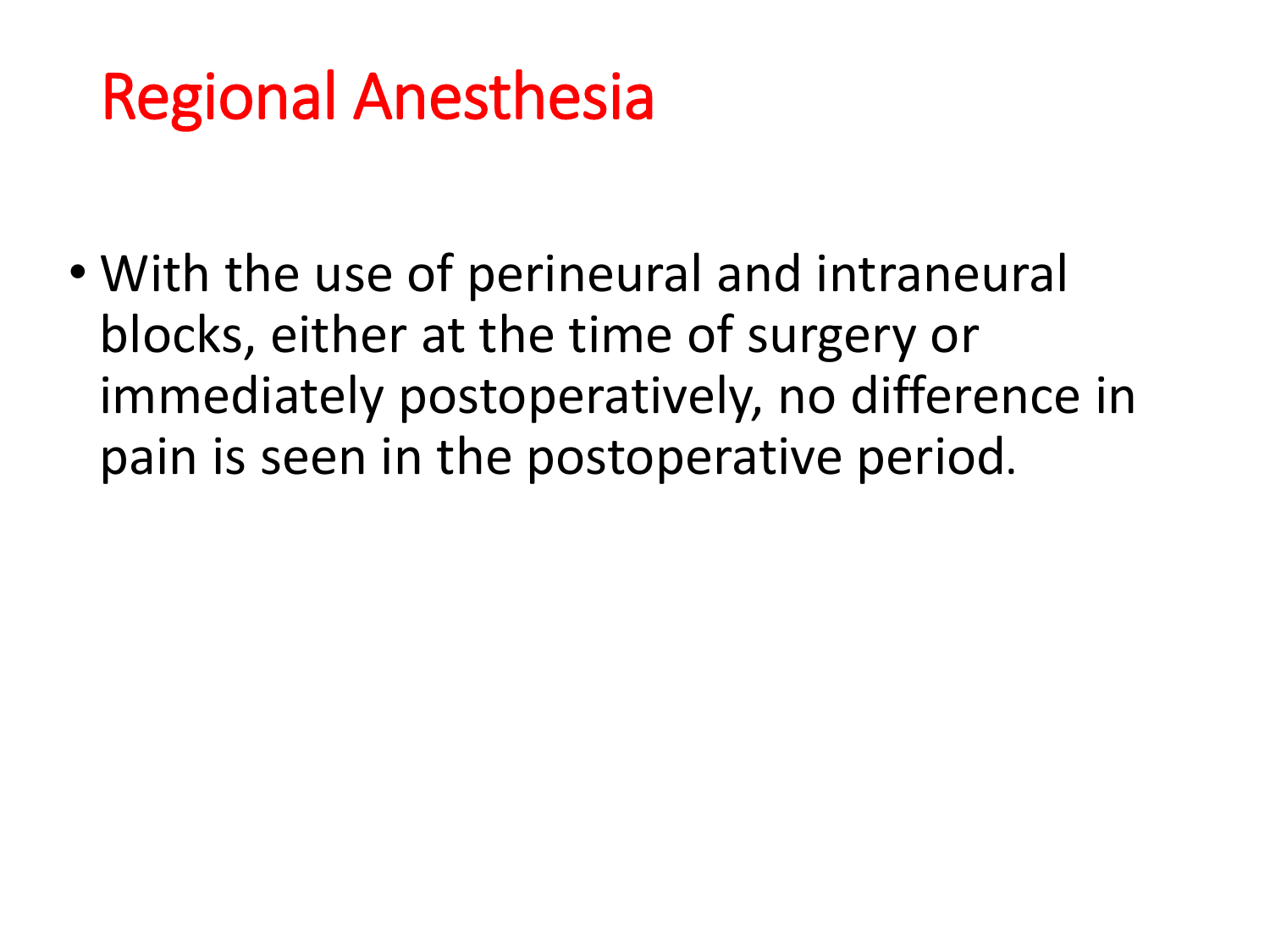# Other Interventions

• Other treatments for prevention of phantom limb pain :

**calcitonin, ketamine, intravenous lidocaine, transcutaneous electrical nerve stimulation (TENS).**

• The effectiveness of all above is not clear yet.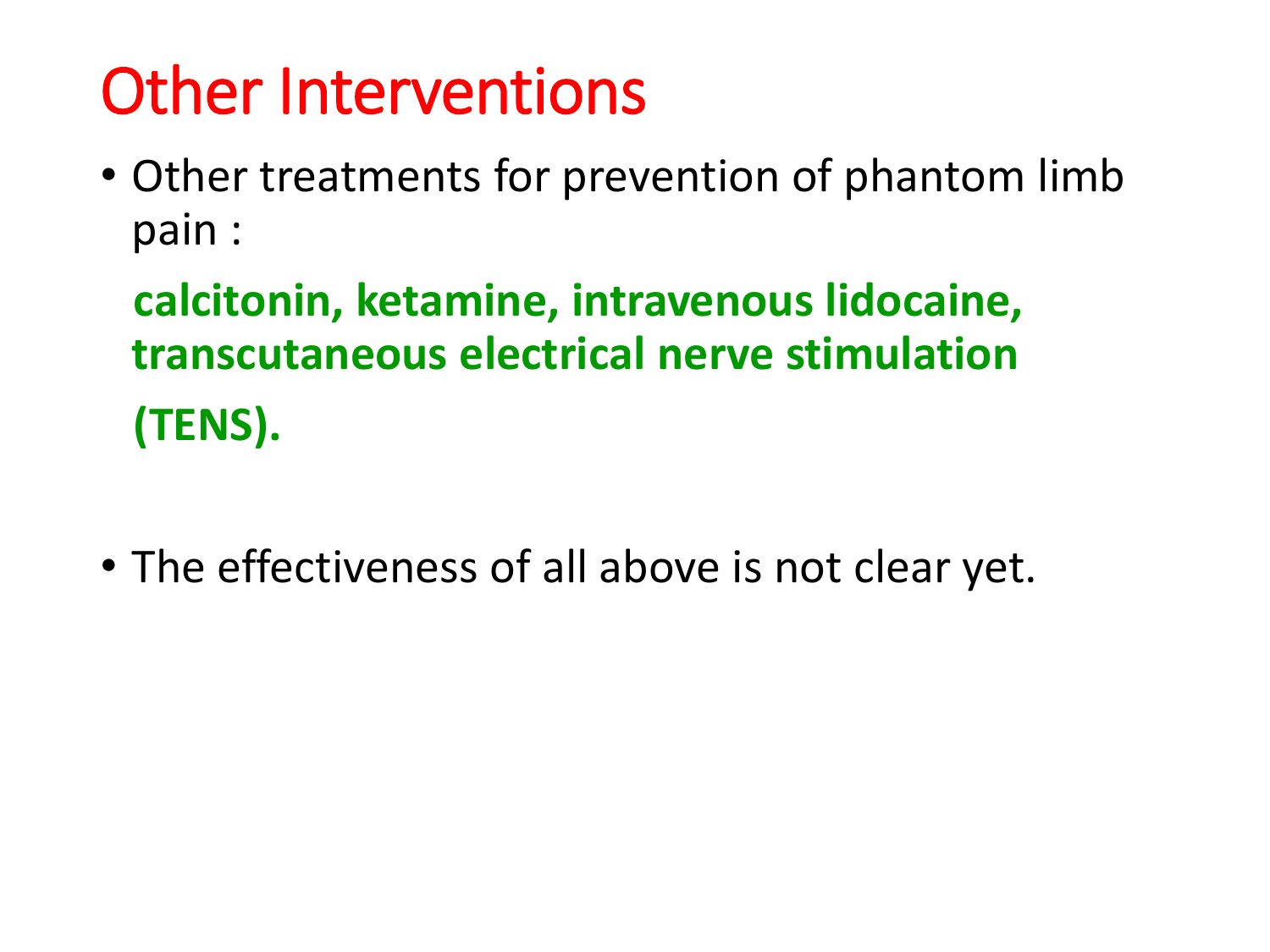# Management of Established Phantom Pain Syndrome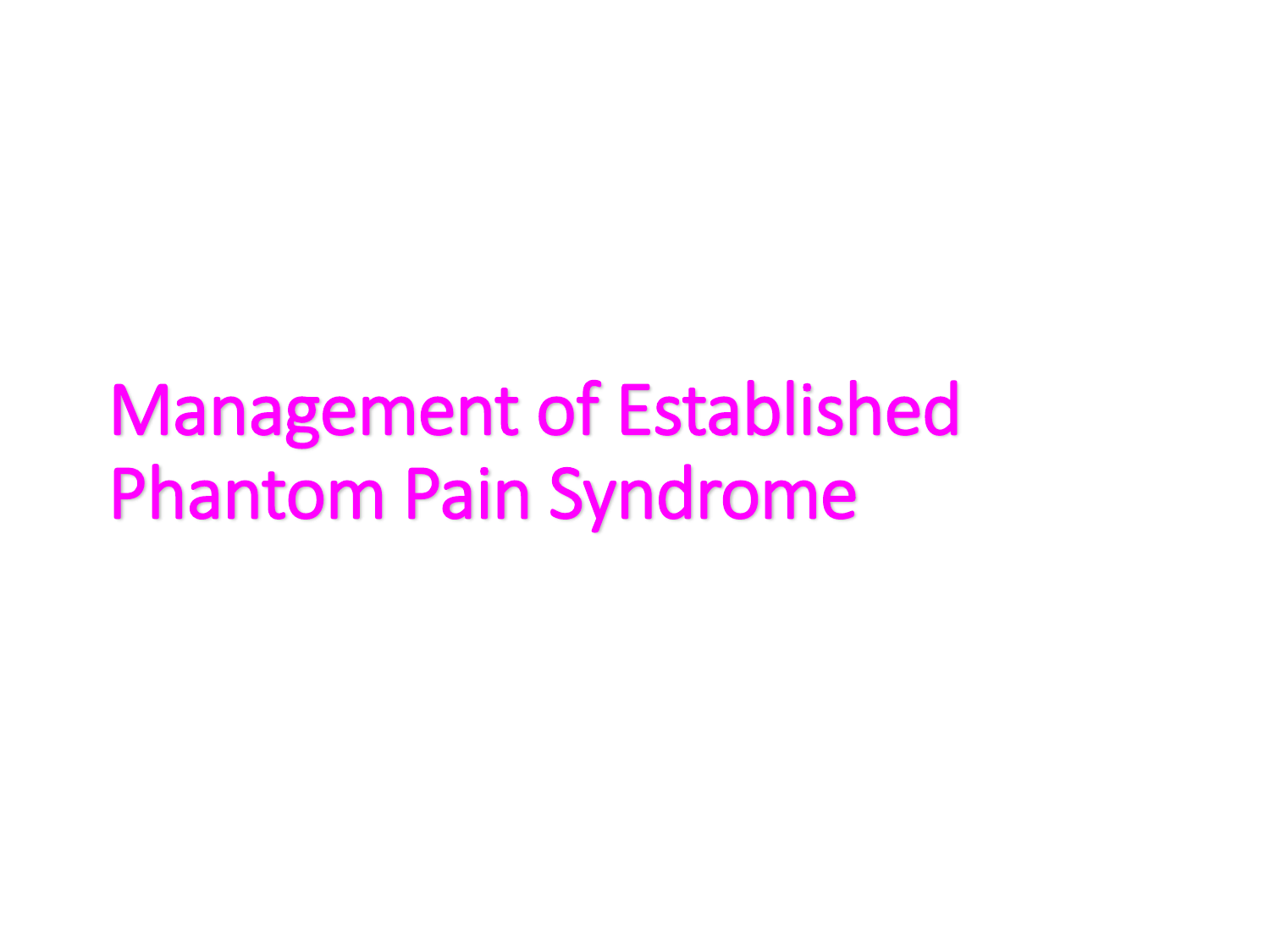# Drug Therapy

• Medical therapy is the most common modality of treatment for phantom pain syndromes.

• The most frequently used classes of medications are antidepressants and anticonvulsants.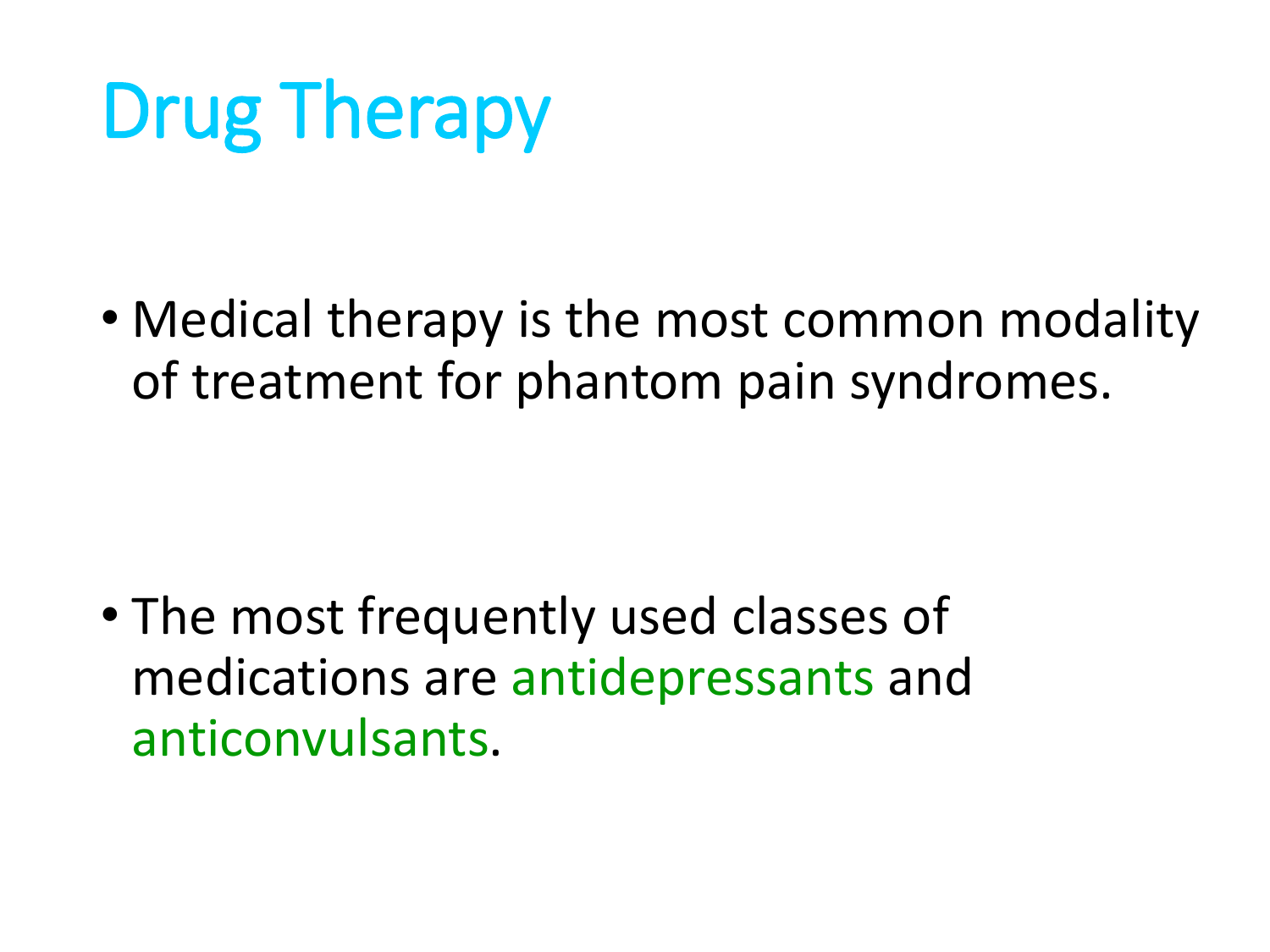### *Antidepressants* :

The most effective groups are TCA and sodium channel blockers .

### *Anticonvulsants :*

- Carbamazepine is the most commonly used.
- Carbamazepine is effective for pains that are intense, brief, lancinating type.
- Currently, Gabapentin is the most common anticonvulsant used for phantom limb pain. Other than sedation, side effects are rare, and patients become tolerant to sedation with time.
- Because gabapentin has no known long-term toxicity, **monitoring of its blood levels, as with other anticonvulsants, is not necessary.**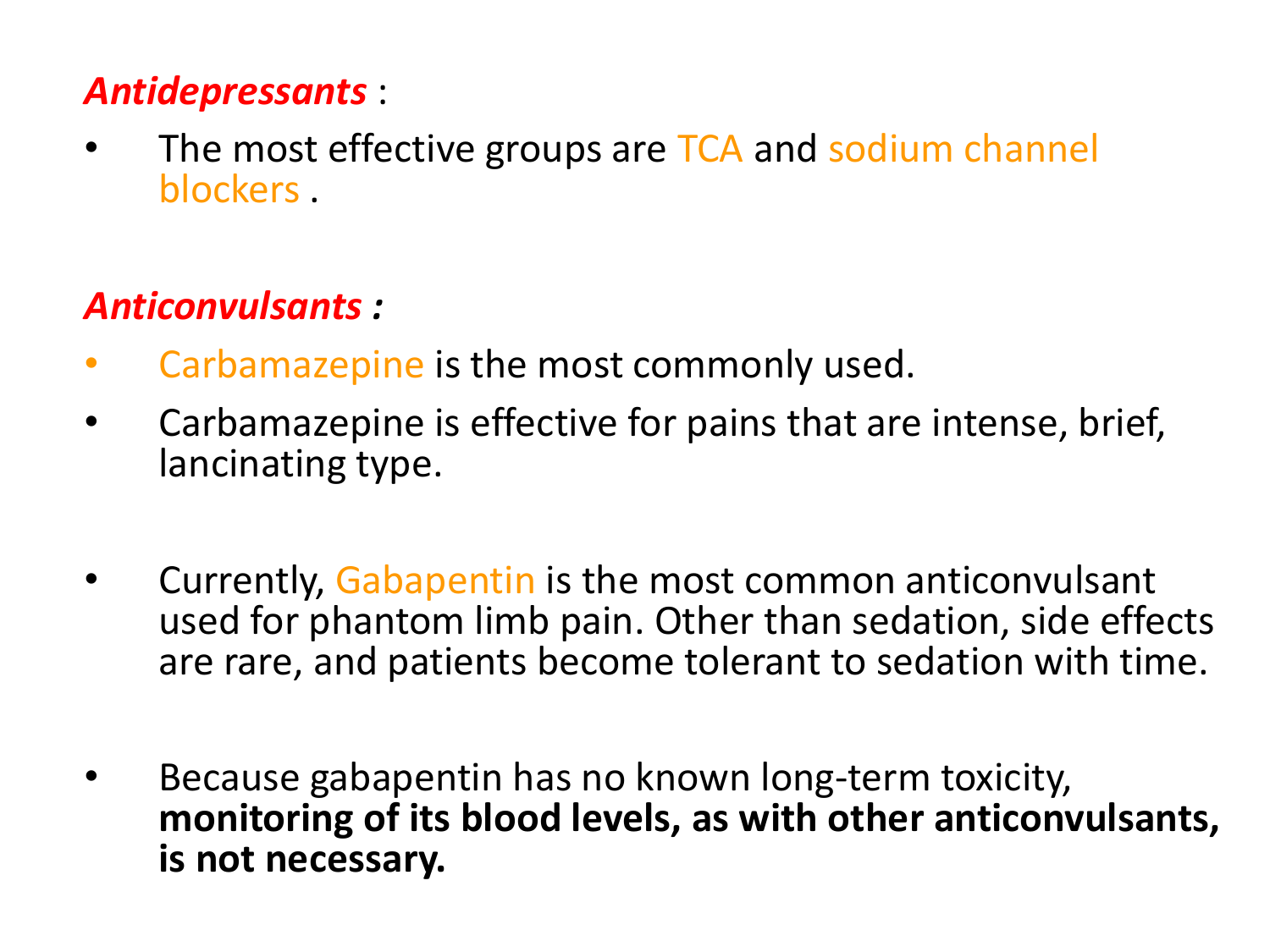### *Local Anesthetics:*

• Stump pain diminishes by both IV morphine and lidocaine,

whereas phantom pain diminishes only by morphine.

• Mexiletine (the oral congener of lidocaine) also has been reported to be Effective.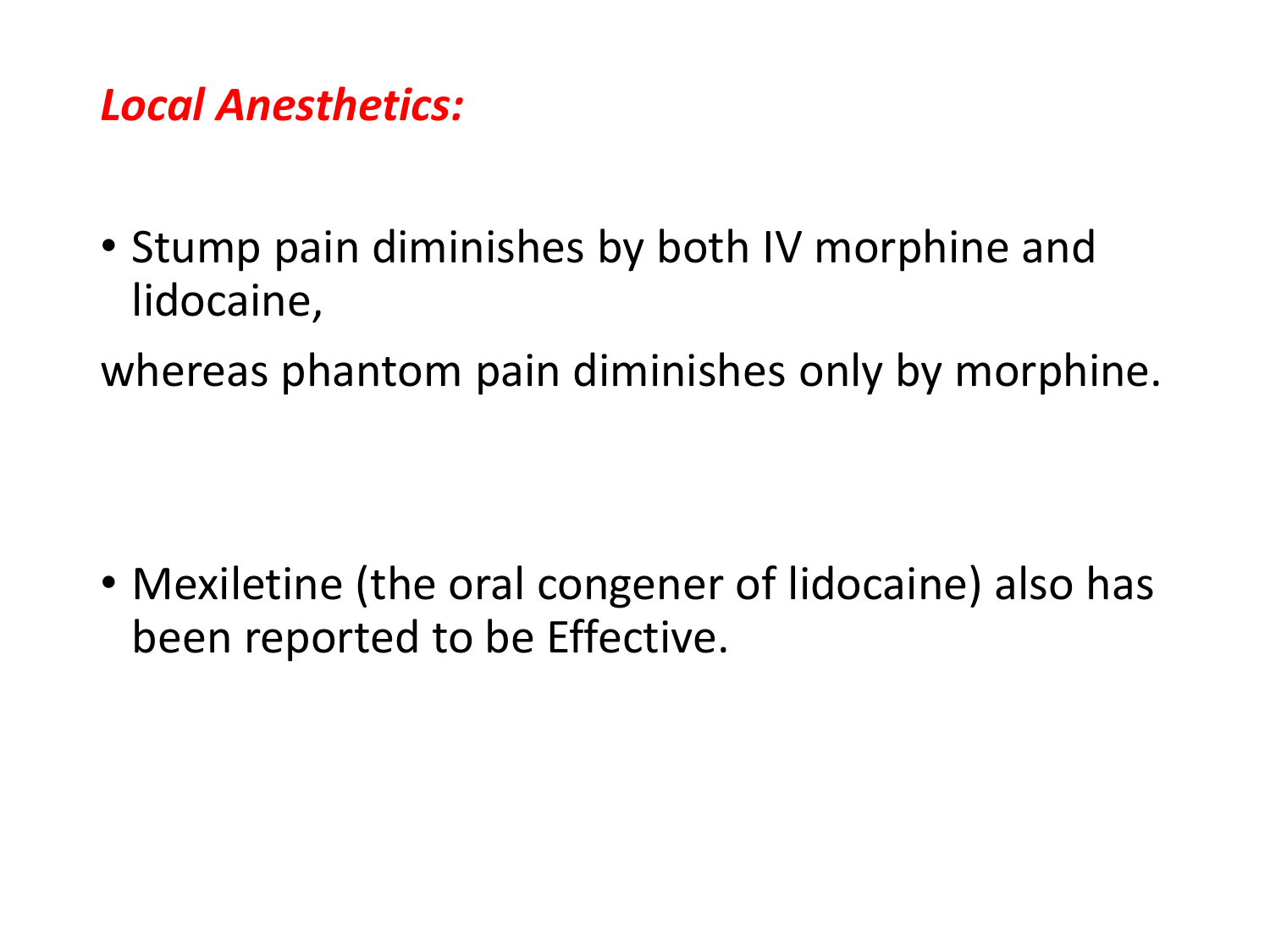## *N-Methyl-d-Aspartate Receptor Antagonists:*

- Intravenous **Ketamine** can reduce pain, hyperalgesia, and "wind-up"–like pain in stump and phantom pain.
- But **Memantine** (another NMDA receptor antagonist used for Alzheimer's disease) **fails to reduce** pain in phantom limb pain.
- Oral **Dextromethorphan** can effectively reduces phantom limb pain.
- **Capsaicin** may be used as a treatment for phantom limb pain.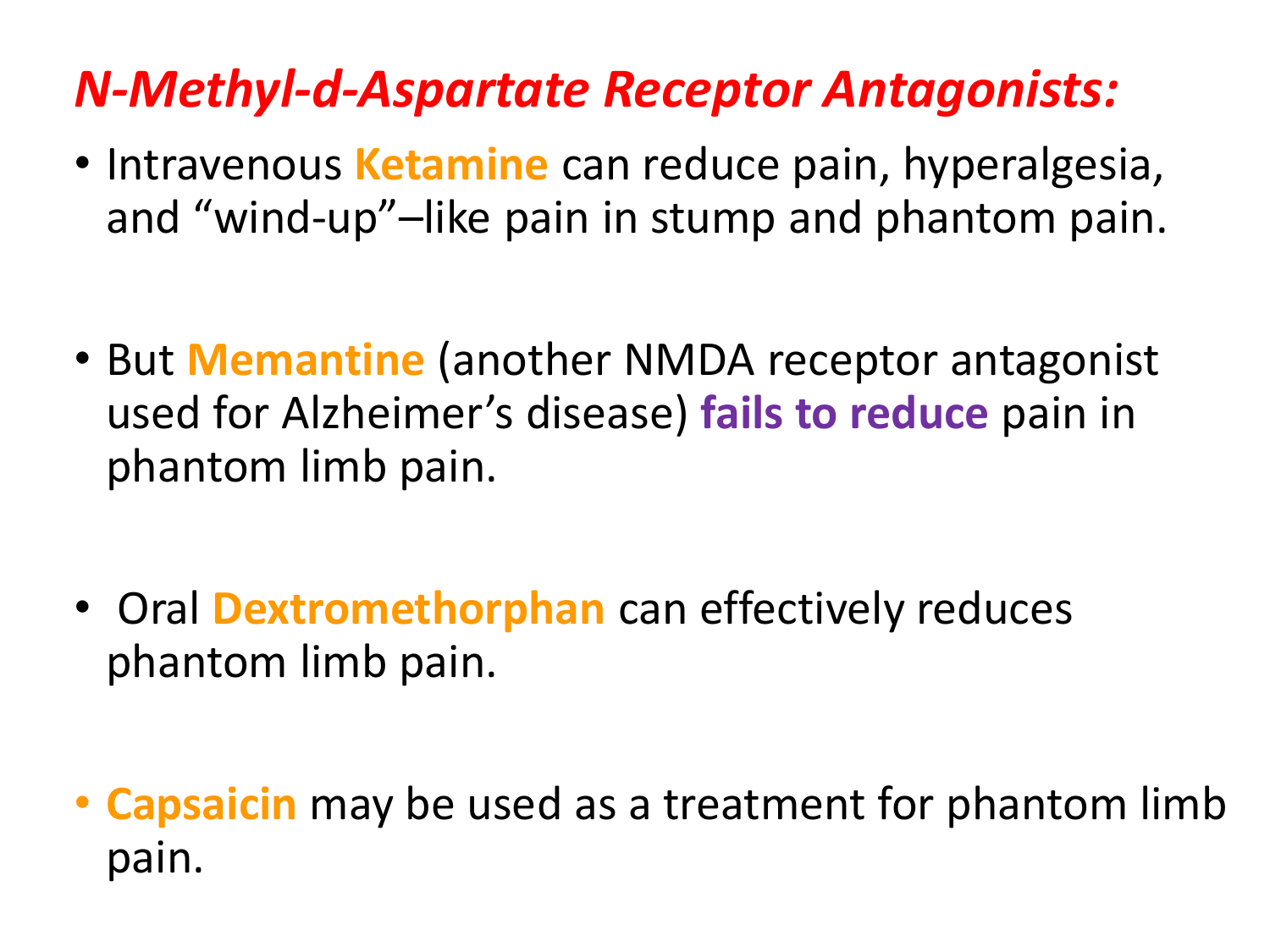### *Beta-Adrenergic Blockers and Benzodiazepines:*

• Use of them are still unknown and contraversial*.*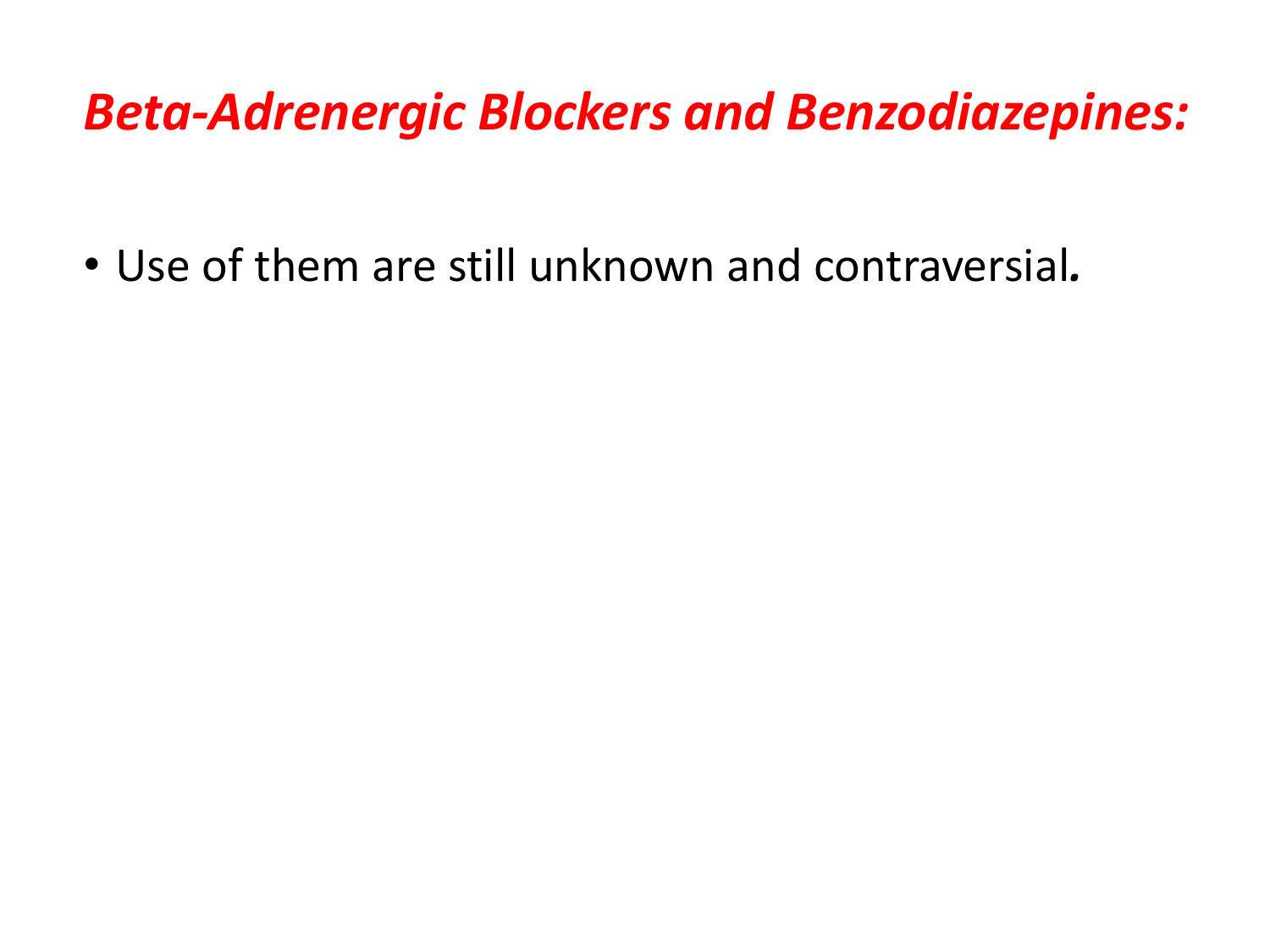## Opioids:

- In phantom pain , **opioids can be used safely with efficacy for years with a limited risk of drug dependence**.
- They may also potentially influence cortical reorganization.
- Further, patients undergoing amputation related to systemic medical diseases have only a 42% 5-year survival rate; thus, the risk of opioid addiction may be weighed against quality-of-life issues.
- **Tramadol** provides excellent and stable phantom limb and residual limb pain control, with no major adverse events.
- **Morphine sulfate** can siginficantly reduce pain in phantom limb pain.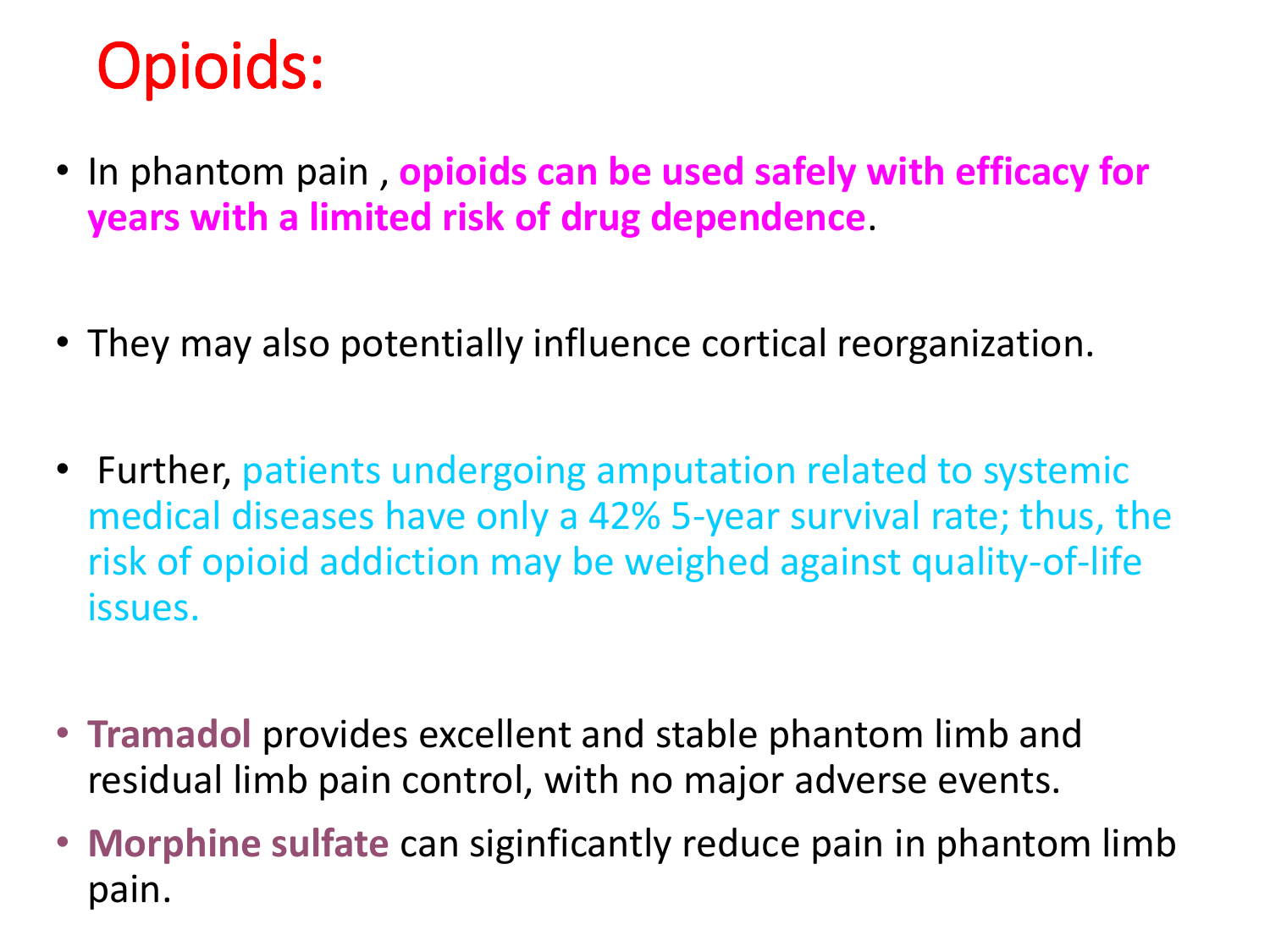### *Neural Blockade:*

- Although physicians performing these blocks in the treatment of phantom limb pain report a high success rate, it has not been substantiated.
- These blocks include :

trigger point injections, neurolytic sympathetic blocks, stump injections, sympathetic blocks, peripheral nerve blocks, epidural or subarachnoid blocks.

- Only **14%** of patients with phantom limb pain report a **significant temporary change**.
- **less than 5%** report a **large permanent change** or **cure**.
- The use of neural blockade in the treatment of phantom limb pain is largely based on anecdotal reports in the literature.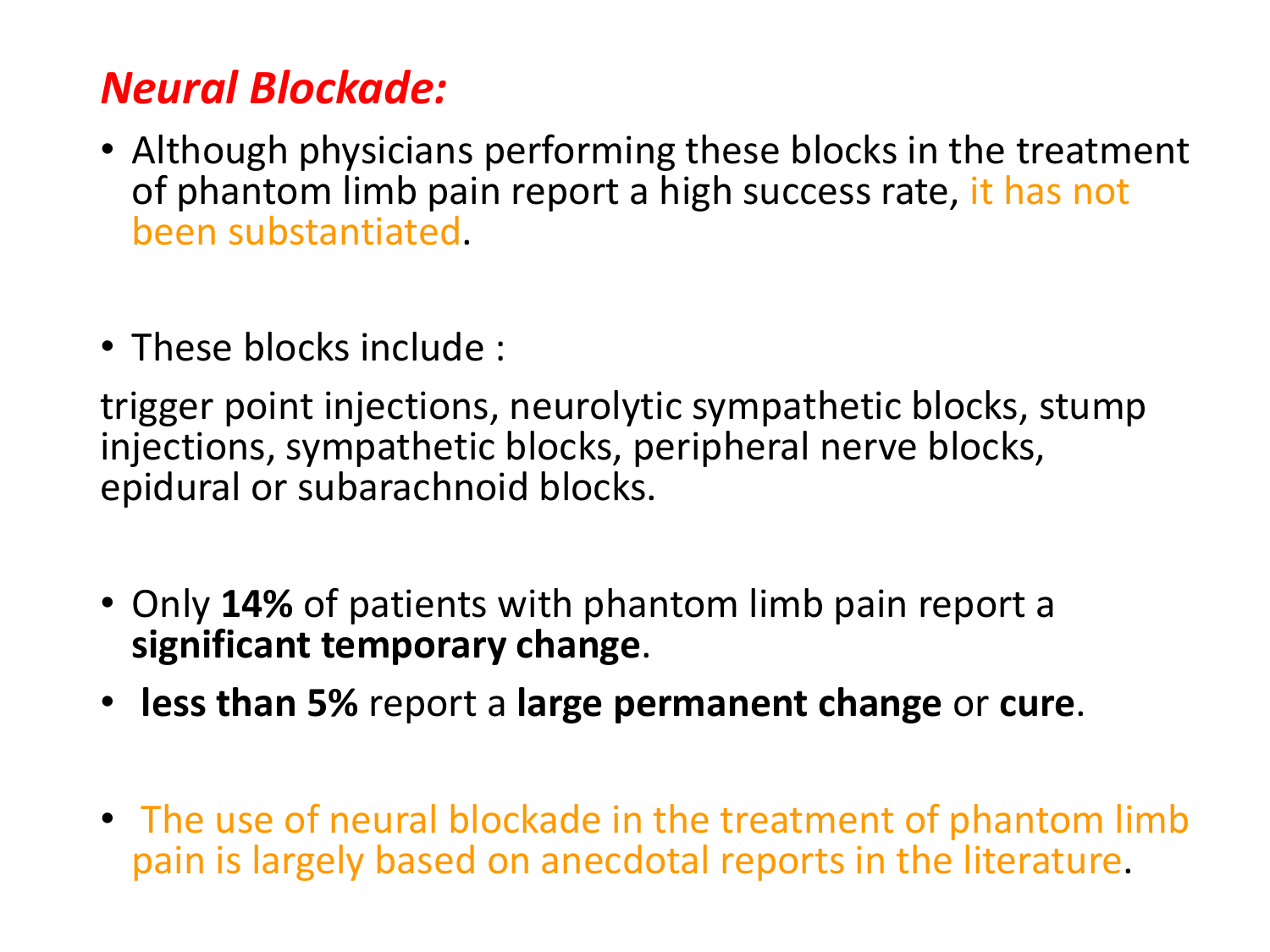- **Lesions of the dorsal root entry zone** provide longterm pain relief in patients with phantom limb.
- **Botulinum toxin A injections**
- Muscle tension, resulting from cortical reorganization, may contribute to phantom pain .
- Botulinum toxin A by muscle relaxation in the stump or through inhibition of the release of various neurotransmitters - may lead to analgesia.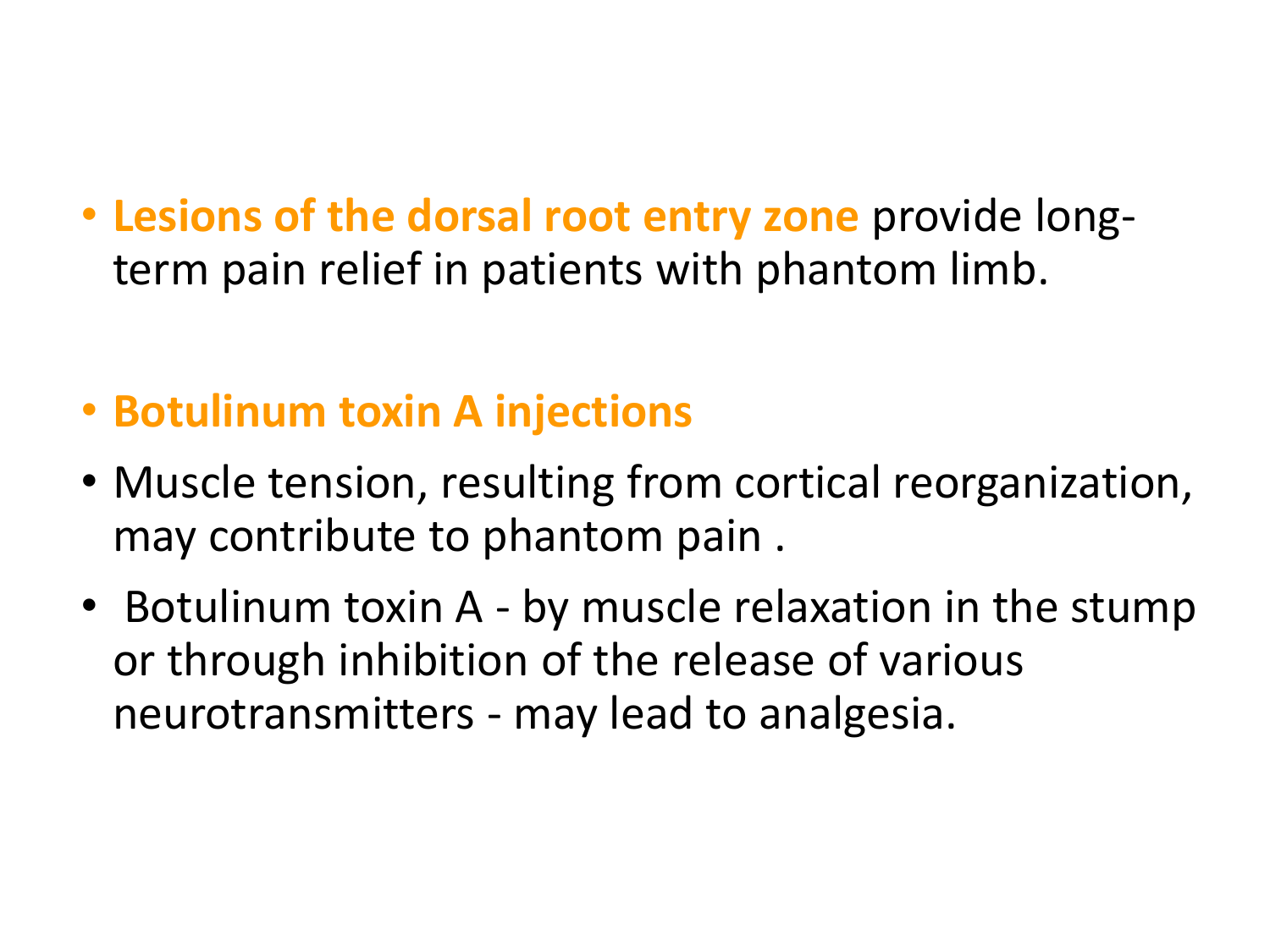## Other treatment modalities:

- **Neuromodulation:** TENS,SCS,DBS
- **Neurosurgical Techniques:** intrathecal implantable devices, stereotactic thermocoagulation lesions, cordotomy
- **Stump Revision:** Patients with phantom limb issues related to the stump (vascular insufficiency, infection, extensive neuromas) may undergo stump revision. (benefit in 50% of patients)
- **Physical Therapy:** useful, especially the educational aspect with attention to stump and preparation for prosthesis.

The reason is that phantom limb pain is most commonly seen in patients who are unable to use a prosthesis within the first 6 months following amputation.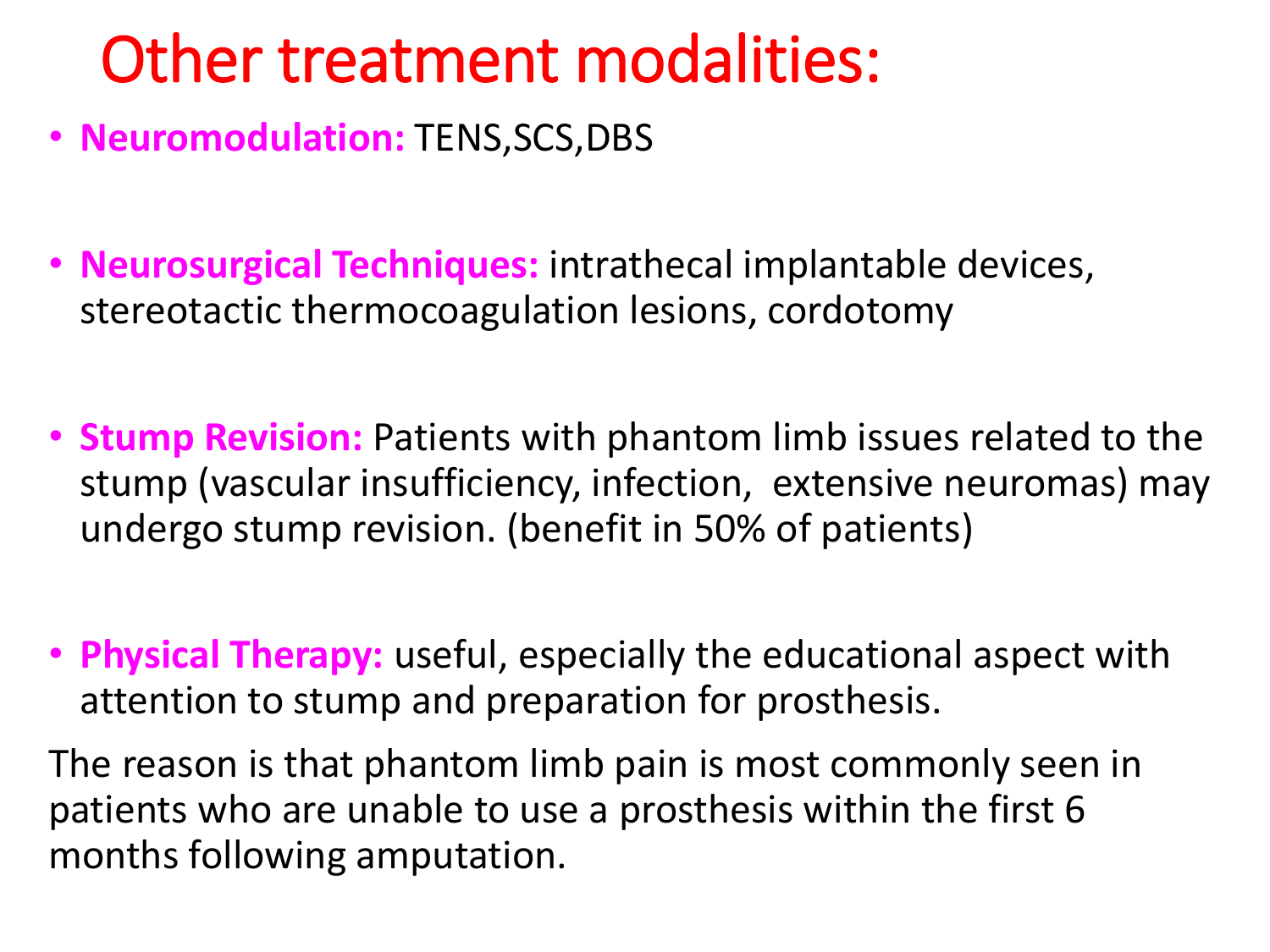## Other treatment modalities- cont

- **Acupuncture:** provide Short-term (but no long term relief) from phantom limb pain .
- **Electroconvulsive Therapy(ECT) :** (?)
- **Psychological Therapies :** Relaxation training with or without biofeedback or hypnosis can decrease anxiety levels, increase pain relief but relapses occur soon after the discontinuation of the treatment .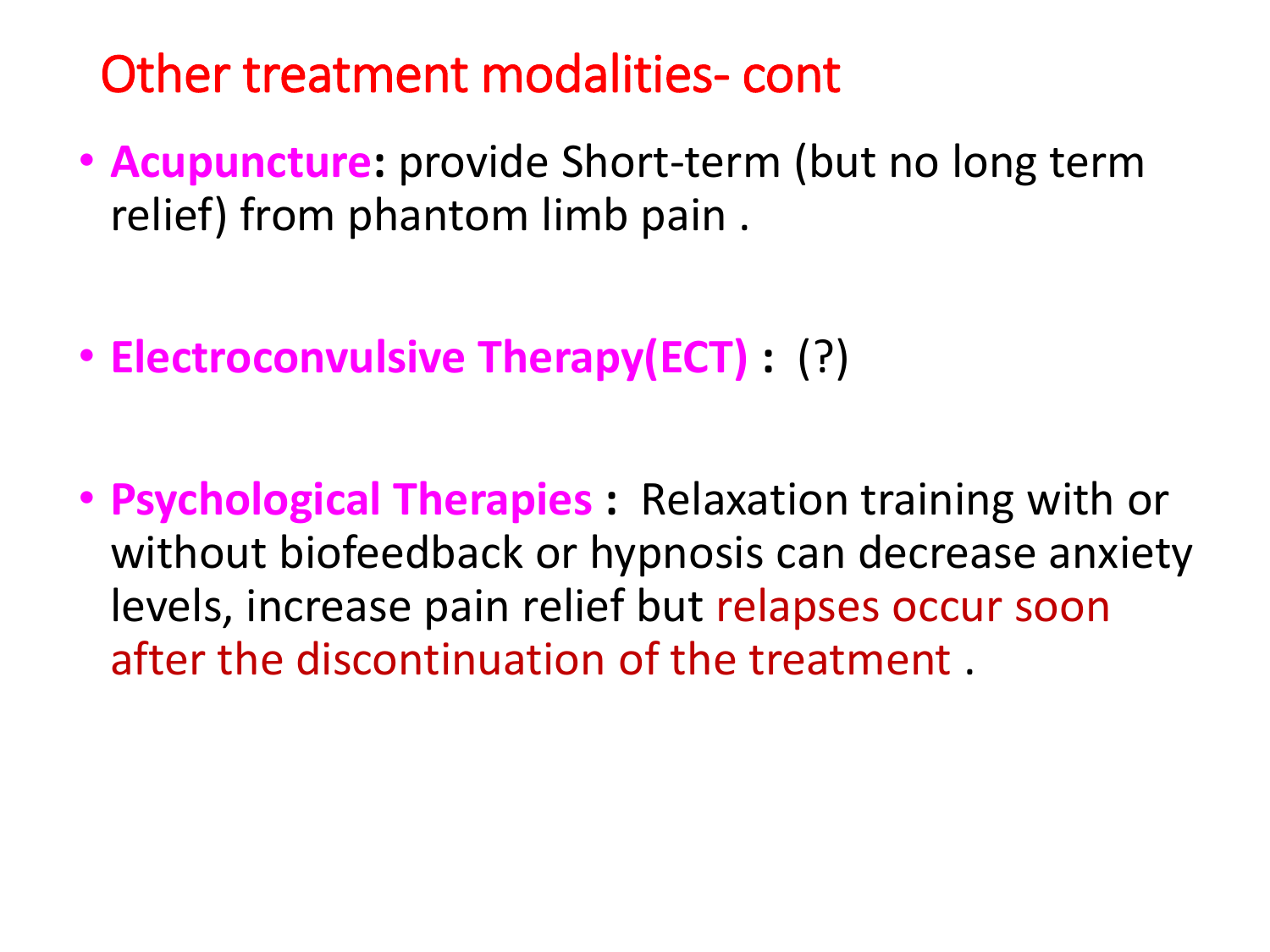What is in 2021 articles?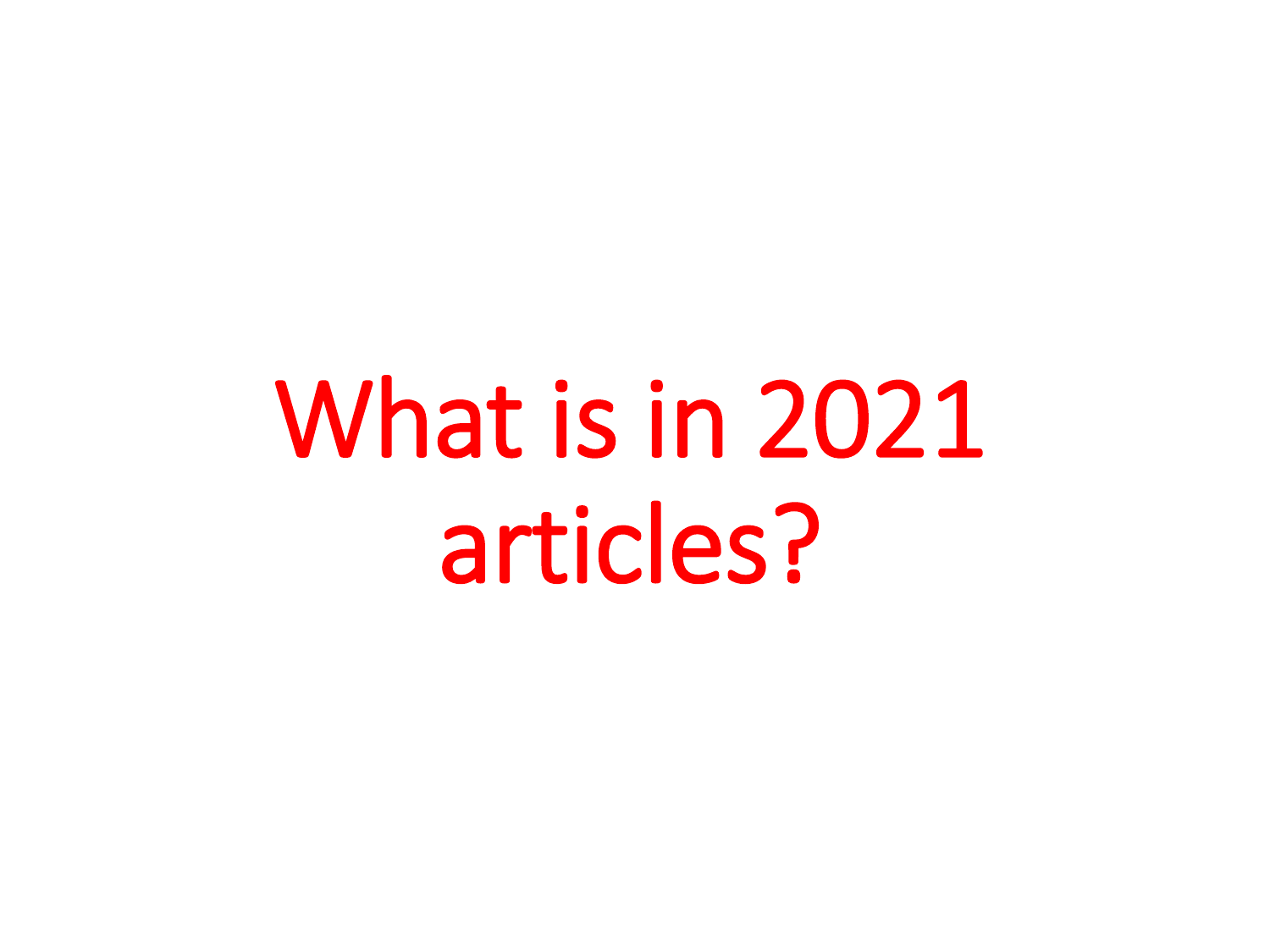#### Resources <a>
<a>
Resources<br/>
</a>
Resources **NCBI** Sign in to NCBI PMC v **Search** US National Library of Medicine Help Advanced **Journal list** National Institutes of Health Journal List > Pain Rep > v.6(1); Jan-Feb 2021 > PMC7813551 Formats: Article | PubReader | ePub (beta) | PDF (442K) | Cite Share Facebook V Twitter & Google+ Pain Rep. 2021 Jan-Feb; 6(1): e888. PMCID: PMC7813551 Published online 2021 Jan 15, doi: 10.1097/PR9.0000000000000888 PMID: 33490849 × Save items the Add to Favorites v. Clinical updates on phantom limb pain Joachim Erlenwein,<sup>a,\*</sup> Martin Diers,<sup>b</sup> Jennifer Ernst,<sup>c</sup> Friederike Schulz,<sup>d</sup> and Frank Petzke<sup>a</sup> ٠ Similar articles in PubMed Author information • Article notes • Copyright and License information Disclaimer Pain Rep Effectiveness of mirror therapy, motor imagery, and virtual feedback on phantom limb pain followin( Prosthet Orthot Int. 2018) Abstract Go to:  $\boxed{\vee}$ Peripheral Arterial Disease - Diagnosis and Treatment: A **Systematic Review**  $[2008]$ Introduction: Phantom phenomena and body scheme after limb amputation: a literature review. fNeurol Neurochir Pol. 20141 Most patients with amputation (up to 80%) suffer from phantom limb pain postsurgery. These are often multimorbid patients who also have multiple risk factors for the development of chronic pain from a pain Postamputation pain: studies on mechanisms. [Dan Med J. 2012] medicine perspective. Surgical removal of the body part and sectioning of peripheral nerves result in a lack

of afferent feedback, followed by neuroplastic changes in the sensorimotor cortex. The experience of severe

pain, peripheral, spinal, and cortical sensitization mechanisms, and changes in the body scheme contribute to chronic phantom limb pain. Psychosocial factors may also affect the course and the severity of the pain. Phantom limb pain and bodily awareness: current concepts and [Curr Opin Anaesthesiol. 2011] future directions.

#### See reviews...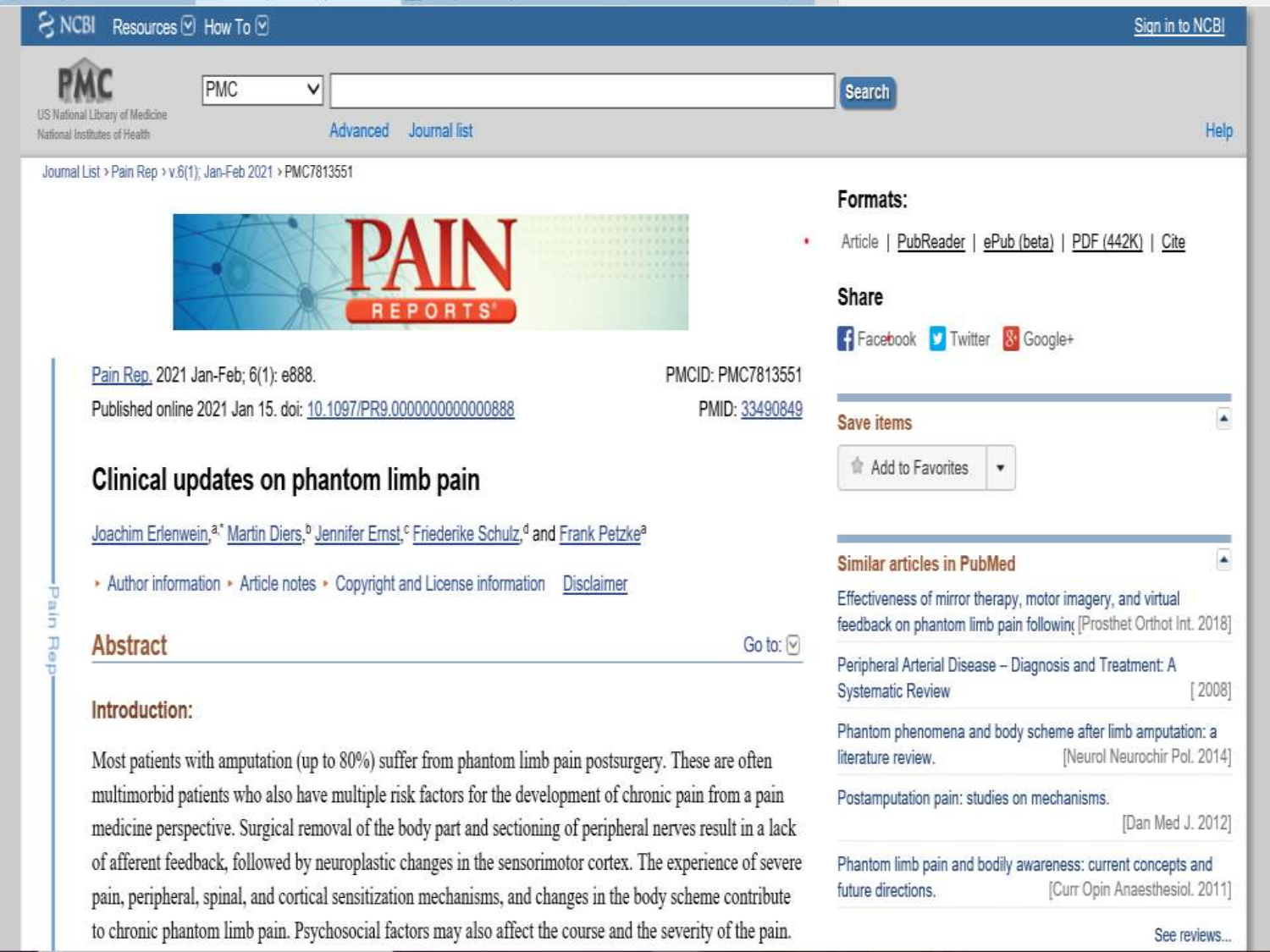- **The scientific evidence for best practice is weak** .
- Various clinical reports describing the polypragmatic use of drugs and interventional techniques.
- Approaches to **restore the body scheme** and **integration of sensorimotor input** are of importance.
- Modern techniques, including **virtual reality**, offer an exciting supplement to already established approaches .
- Targeted **prosthesis care** helps to obtain or restore limb function and at the same time plays an important role reshaping the body scheme.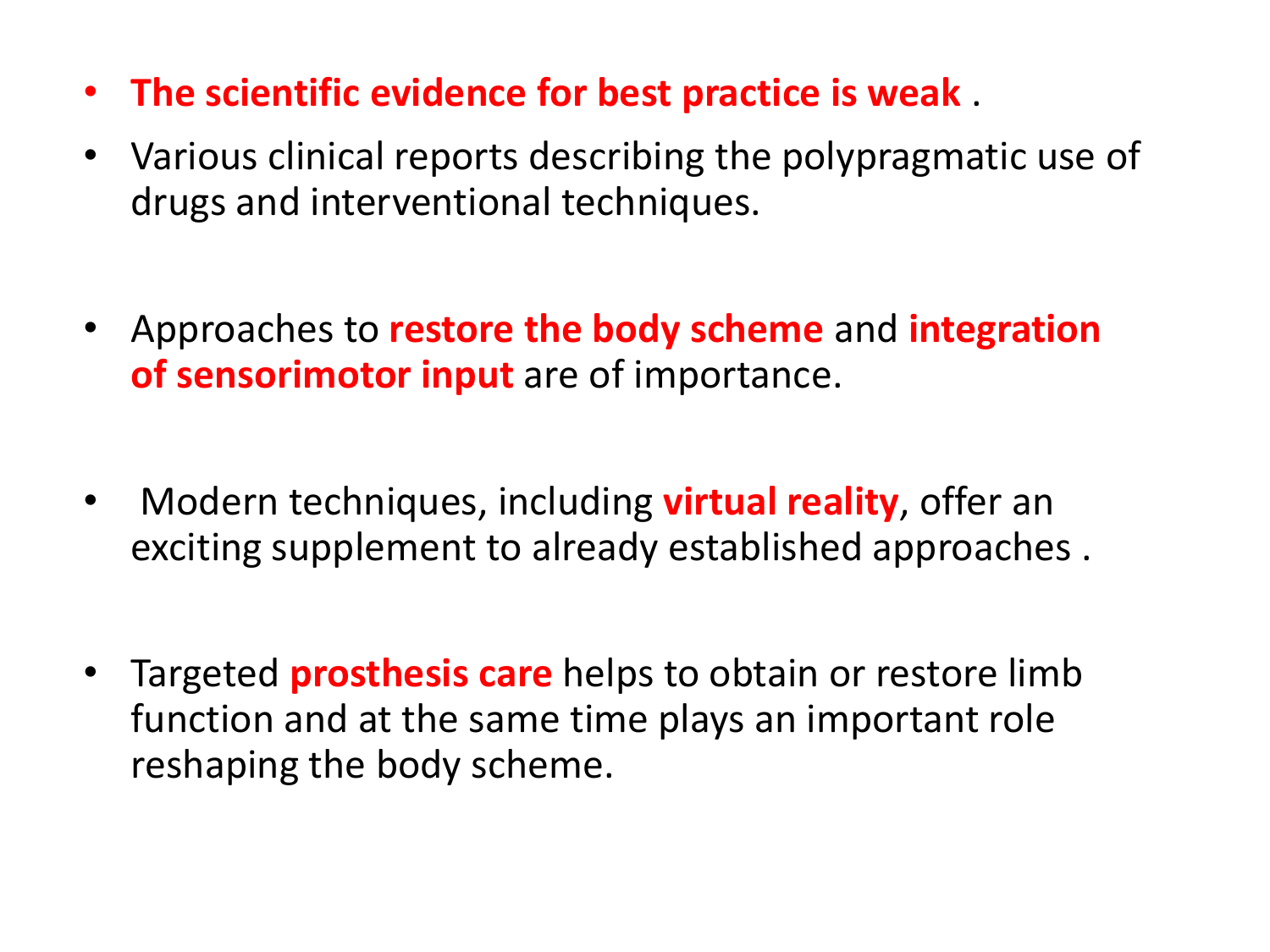

Home About Articles Submission Guidelines

#### Protocol | Open Access | Published: 13 January 2021

## **Gabapentin for phantom limb pain after amputation** in pediatric oncology: a systematic review protocol

Shuang Jiang, Meng-meng Zhou, Rong Xia, Jing-hui Bai & Li-hui Yan ⊠

Systematic Reviews 10, Article number: 26 (2021)  $\int$  Cite this article 595 Accesses | Metrics

#### **Abstract**

### Background

Phantom limb pain (PLP) is a prevalent problem for children after amputation because of the chemotherapy treatment. Gabapentin is a potential option to manage PLP after amputation in pediatric oncology. However, no systematic review specifically investigated this topic. Thus, this study aims to appraise the efficacy and safety of gabapentin for post-amputation

#### Downl

#### **Section**

Abstrac **Backgro** 

Method

**Discuss** 

Availabi

Abbrevi

Referen

Acknow

Funding

Author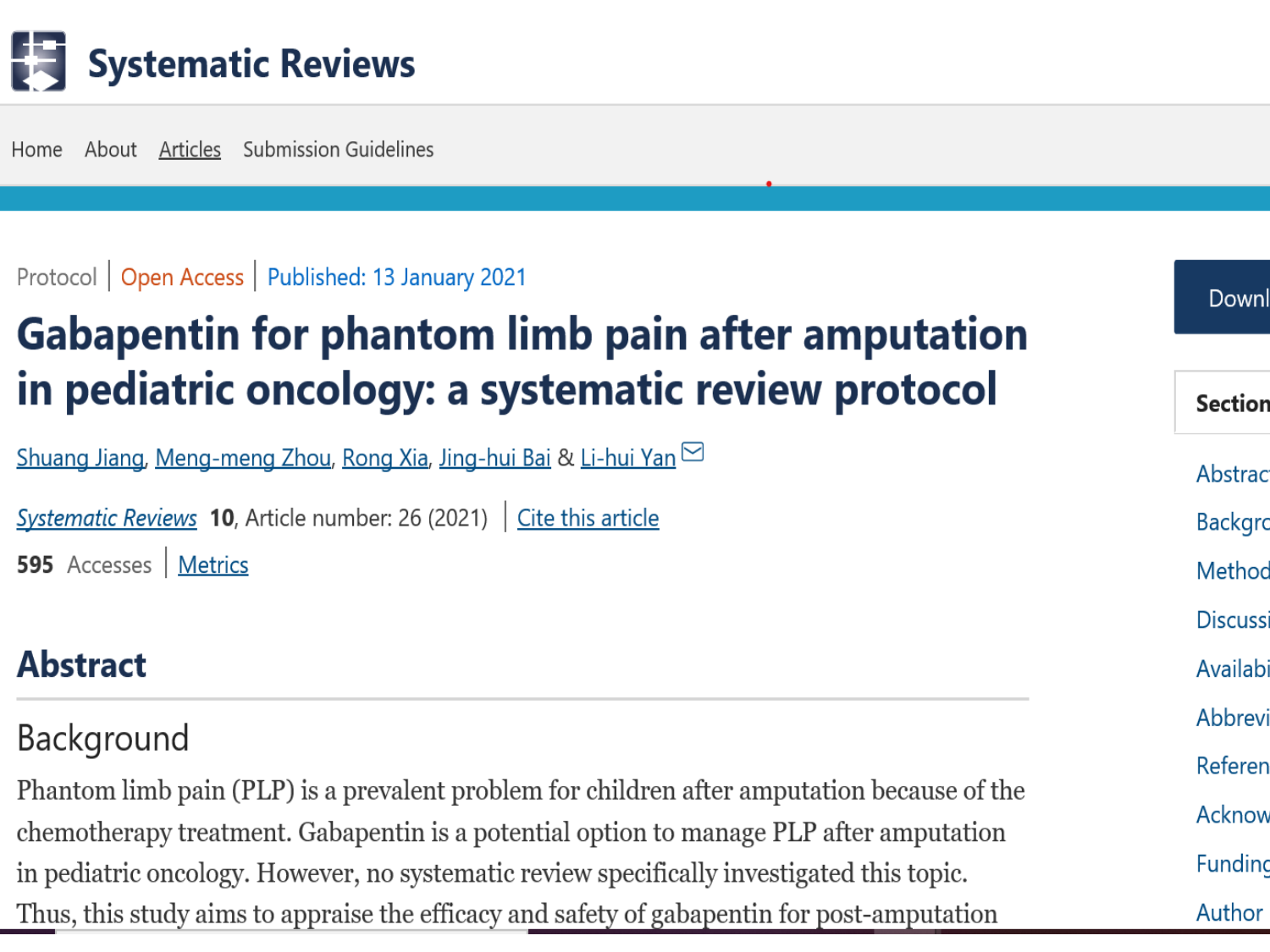• This study represents the first systematic review to examine the efficacy and safety of gabapentin for PLP after amputation in children with oncology.

We expect our results that should allow us to draw beneficial conclusions about the efficacy and safety of gabapentin for PLP after amputation in pediatric oncology, which may benefit both clinicians and future studies.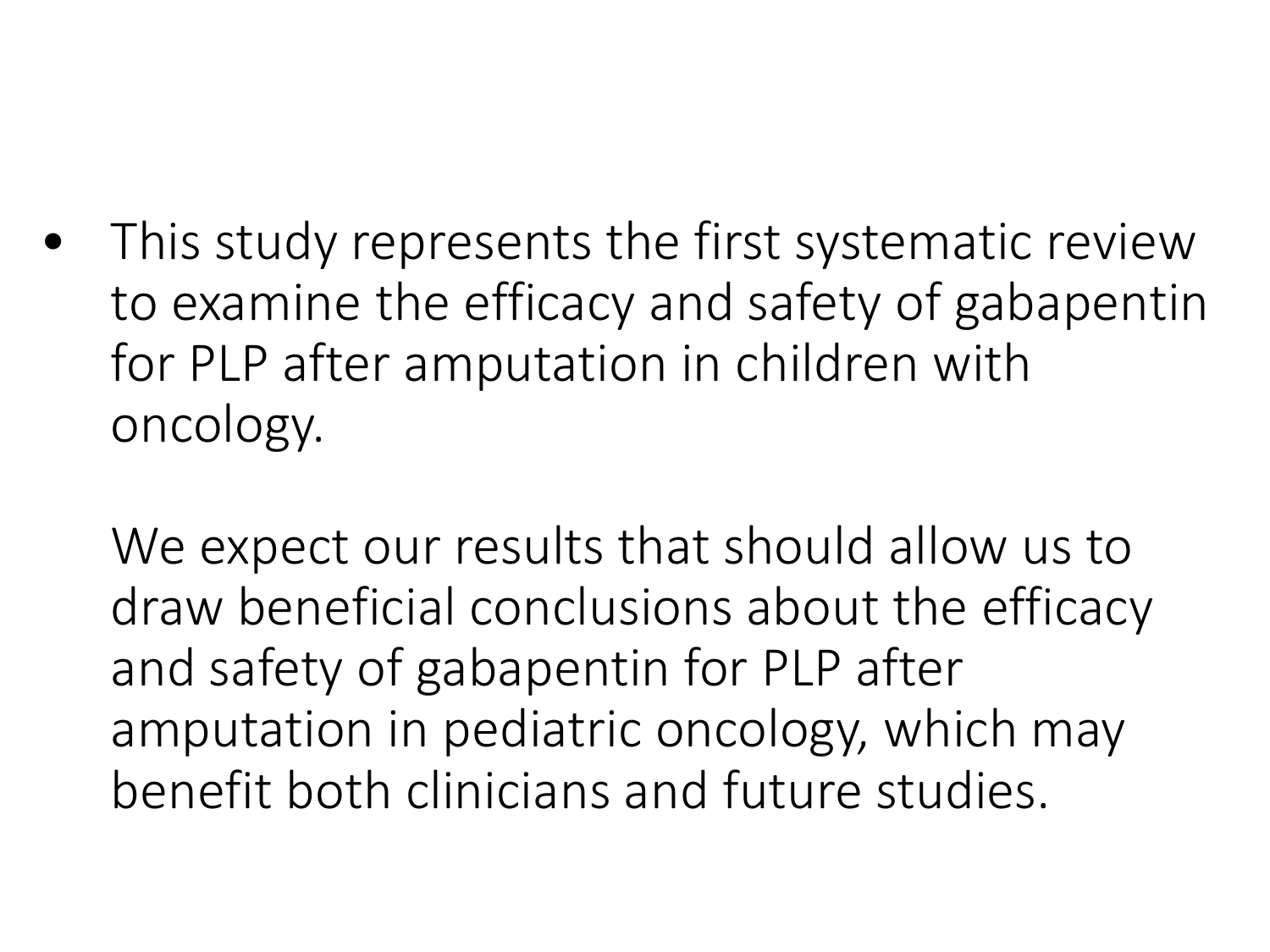### European Journal of Pain

Review ARTICLE

Prevalence and incidence of phantom limb pain, phantom limb sensations and telescoping in amputees: A systematic rapid review

Anna Stankevicius, Sarah B. Wallwork, Simon J. Summers, Brenton Hordacre, Tasha R. Stanton

First published: 03 September 2020 | https://doi.org/10.1002/ejp.1657 | Citations: 1

#### Funding information:

SBW is supported by a Leadership Investigator Grant from the NHMRC of Australia, to GL Moseley (ID1178444). BH is supported by a National Health and Research Council Early Career Fellowship (ID1125054). TRS is supported by a National Health and Research Council Career Development Fellowship (ID1141735). TRS received travel and accommodation support from Eli Lilly Ltd. for speaking engagements  $(2014).$ 



Volume 25, Issue 1 January 2021 Pages 23-38

Advertisement



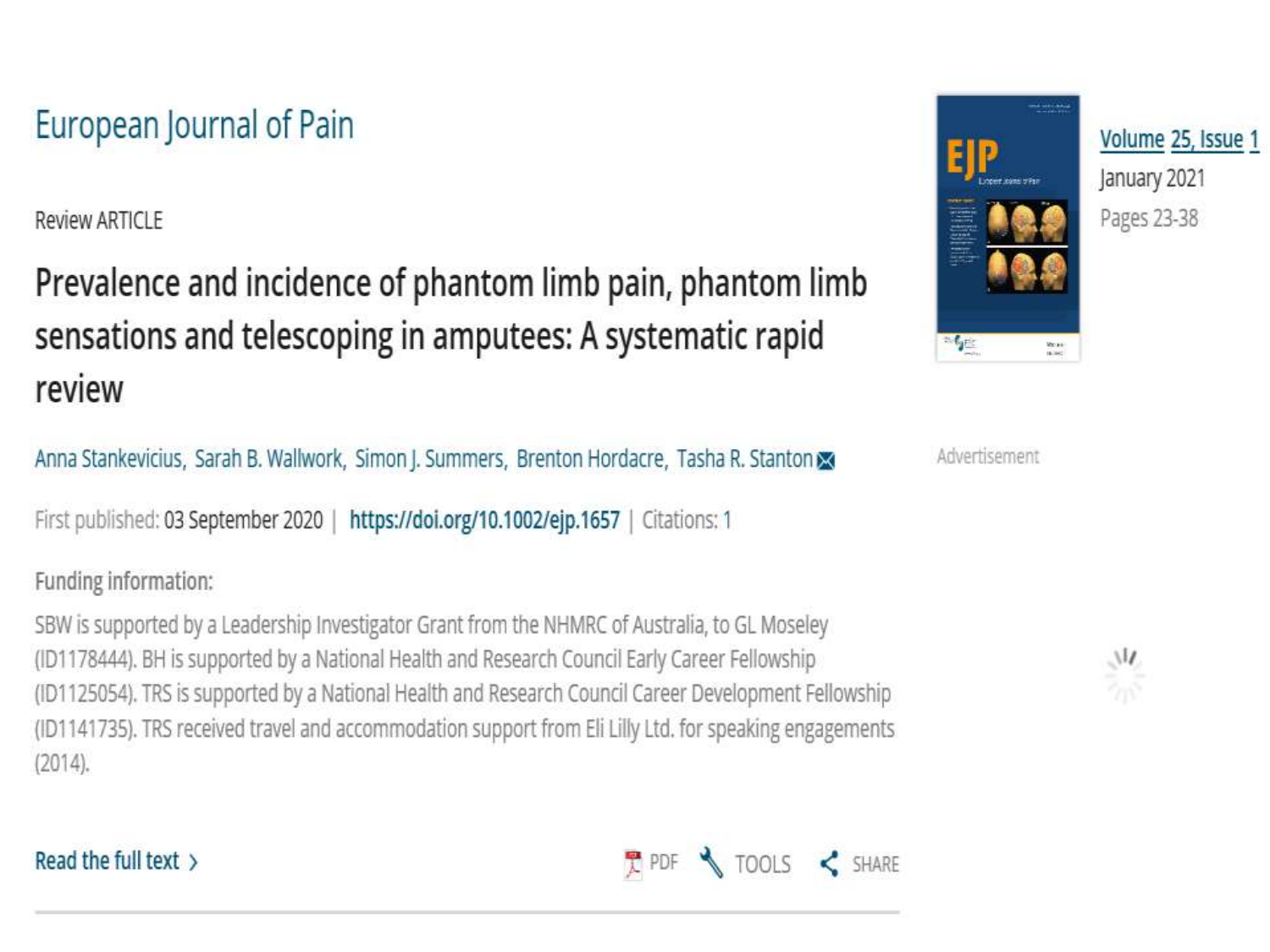- Lifetime prevalence of phantom pain was the highest, with most individuals experiencing some type of phantom phenomena at some point post‐amputation.
- Most amputees will experience phantom limb pain (PLP) and phantom limb sensations (PLS):
- $\checkmark$  high PLP incidence 1-year post-amputation (82%);
- $\checkmark$  high lifetime prevalence for PLP (76%–87%) and PLS (87%).
- ✓Approximately **25% of amputees will experience telescoping**.